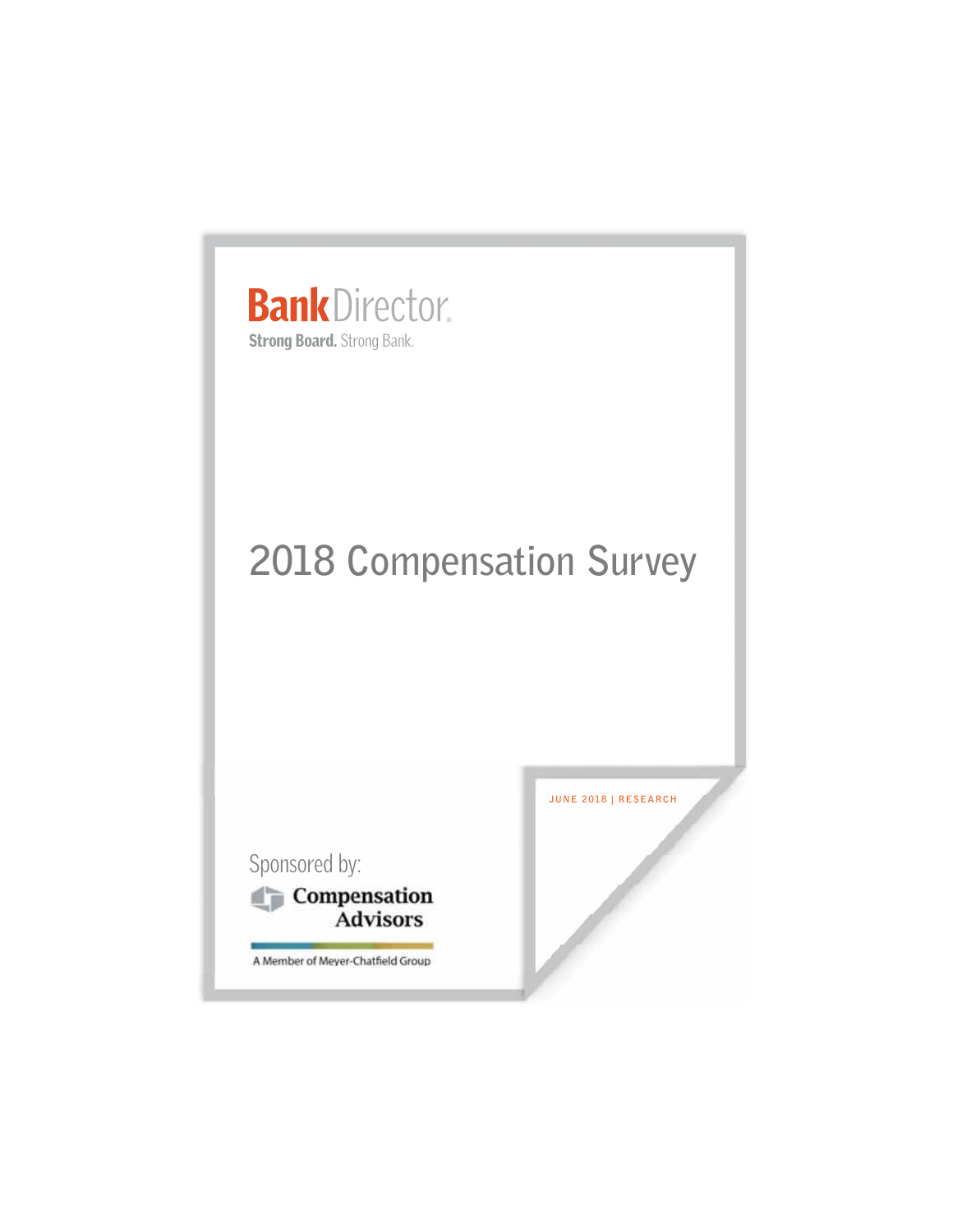# TABLE OF CONTENTS

| Executive Summary         | 3  |
|---------------------------|----|
| Today's Talent Landscape  | 4  |
| CEO Compensation          | 11 |
| <b>Board Compensation</b> | 15 |
| <b>Board Composition</b>  | 25 |
| About the Survey          | 29 |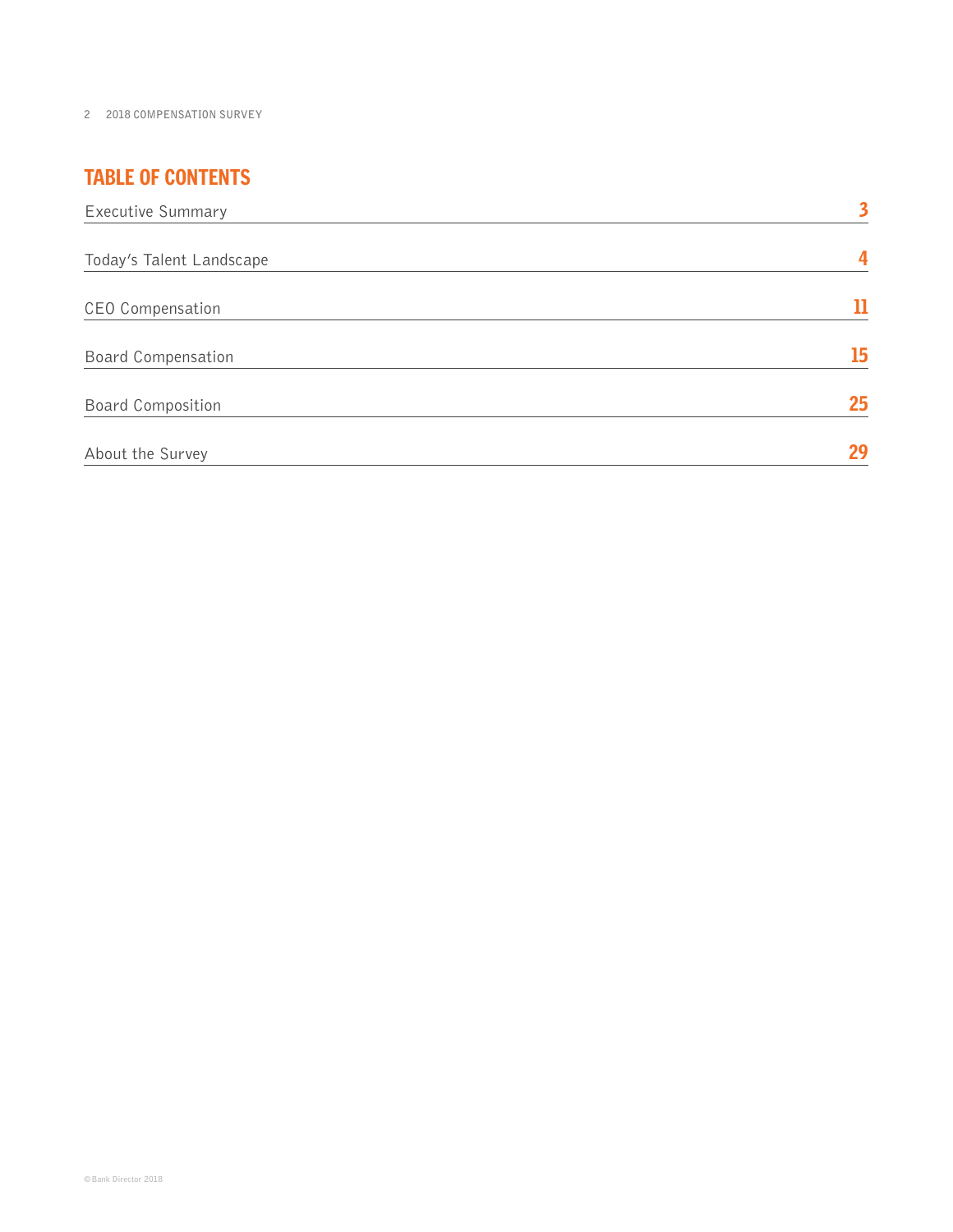

**Emily McCormick**

is the vice president of research for Bank Director, an information resource for directors and officers of financial companies.You can follow her on Twitter or get connected on LinkedIn.

# EXECUTIVE SUMMARY

**composition a key issue for today's banking industry. Forty-five percent of the directors and executives responding to Bank Director's 2018 Compensation Survey, sponsored by Compensation Advisors, a member of Meyer-Chatfield Group, say that developing a board succession plan is a top challenge related to board composition, followed by the recruitment of tech-savvy directors, at 44 percent.**

**More than 200 chief executive officers, human resources officers, senior executives and board members participated in the survey, conducted in March and April 2018, which examines the talent challenges faced by the banking industry. The survey also includes data collected from proxy statements to reveal how—and how much—CEOs, directors and chairmen were compensated in fiscal year 2017.** 

**An effective board starts with having the irigit members, making board at the right members, making board starts with having the right members particle and executive responding to Bank Director's 2018 Compensation and ver Thirty-five percent of respondents cite the recruitment of female directors as a top board challenge, an area where the industry appears to have made some improvement. Seventy-seven percent of respondents indicate that their board has at least one female member, up from twothirds last year. However, boards still have progress to make, with just 14 percent indicating that their board has three or more female members. And boards still struggle to represent diverse ethnic backgrounds—77 percent report that their board doesn't have a single ethnically diverse director. They also need to gain more age-diverse views, with just 16 percent reporting they have a director who is aged 40 years old or younger..**

**Conducting an effective board evaluation—which rates the effectiveness of individual directors, as well as the board—is cited by 42 percent as a top governance challenge. Board evaluations are often touted as effective tools to fuel board diversity efforts, because they identify ineffective directors and help push them out of the boardroom, leaving empty seats to be filled with the skill sets, expertise and backgrounds needed by today's board.**

**Other key findings:** 

- Commercial lenders remain in high demand, cited by 68 percent of respondents as an area where they expect to actively recruit employees in 2018, followed by technology, at 38 percent.
- Forty-seven percent indicate their bank has increased salaries over the past three years to attract younger talent. Twenty-seven percent offer more equity compensation or profitsharing incentives.
- Forty-four percent indicate their bank has dedicated more resources to train young employees. Overall, 80 percent offer external training as a benefit to employees, and 74 percent say their bank has an in-house training program.
- The median age of a bank CEO is 58 years old. The median CEO salary in FY 2017 was \$370,232, with total compensation at \$621,000.
- Paying board members appears to be a low-level concern: Just 14 percent indicate that offering a competitive director compensation package is a top challenge faced by the board.
- Seventy percent of non-executive chairmen and outside directors receive a meeting fee, at a median of \$1,000 per board meeting in FY 2017. More than three-quarters of non-executive chairmen, and 71 percent of outside directors, receive an annual retainer, at a median of \$35,000 and \$24,000, respectively.
- Fifty-one percent most recently increased director compensation in 2017 or 2018, and onequarter raised director pay in 2016.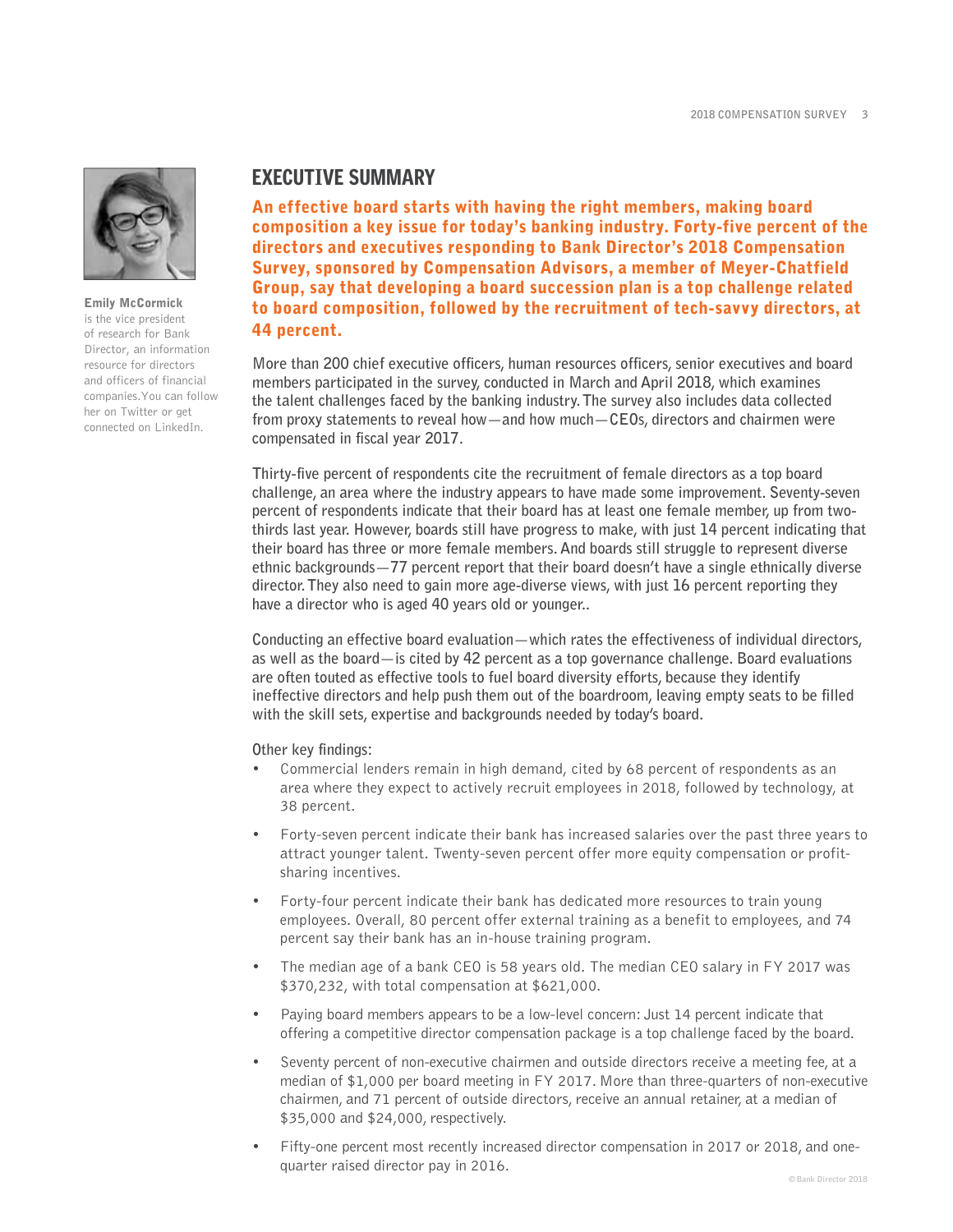# TODAY'S TALENT LANDSCAPE

### **1. What are your top three compensation challenges for 2018?**

Respondents were asked to select no more than three.

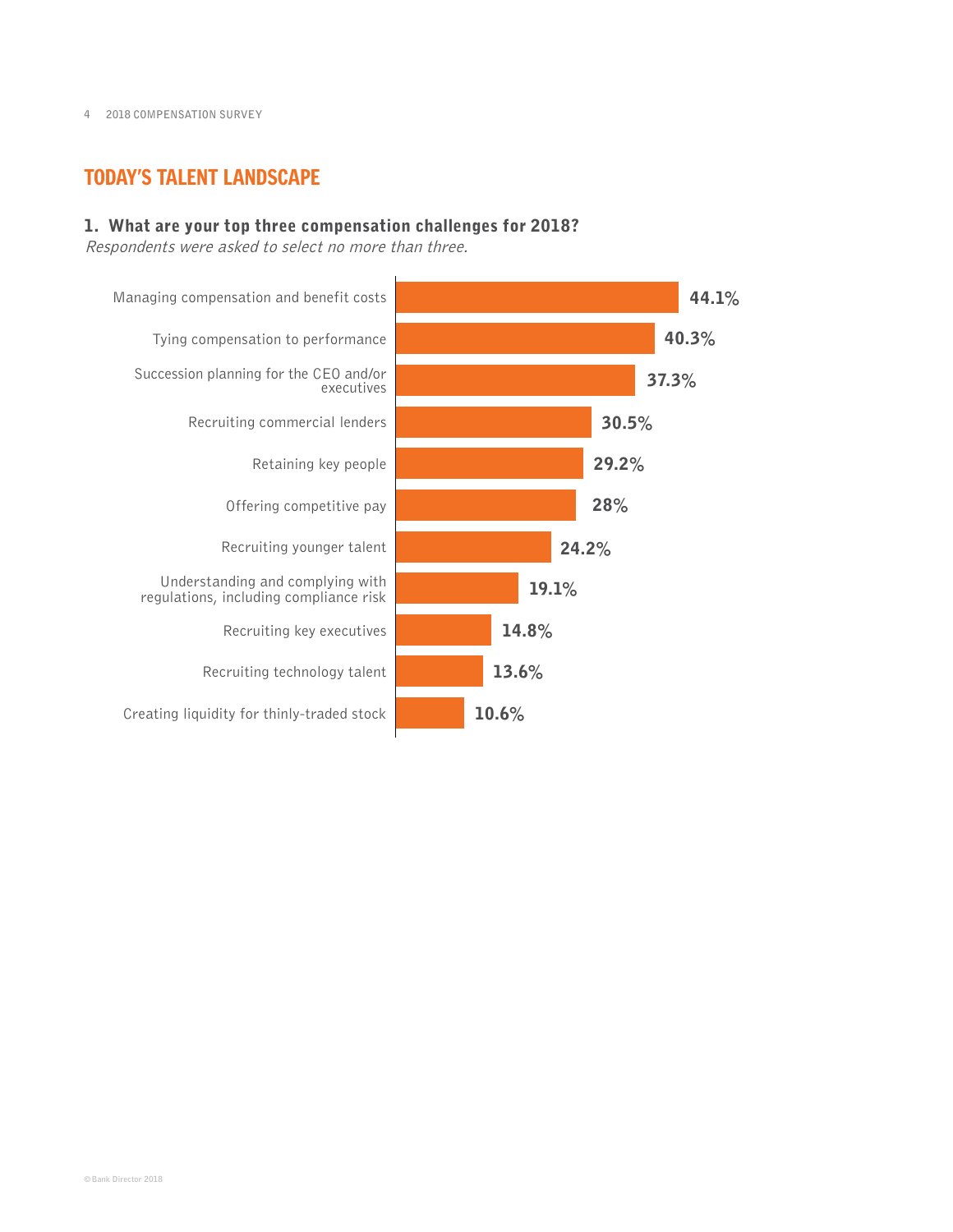| <b>Bank Asset Size</b>                                                     | $>$ \$5B | \$1B-\$5B | \$500M-<br>\$1B | \$250M-<br>\$500M | $<$ \$250M | <b>Total</b> |
|----------------------------------------------------------------------------|----------|-----------|-----------------|-------------------|------------|--------------|
| Managing compensation and benefit<br>costs                                 | 21.1%    | 50%       | 32.8%           | 53.8%             | 51.5%      | 44.1%        |
| Tying compensation to performance                                          | 57.9%    | 41.2%     | 35.9%           | 38.5%             | 39.4%      | 40.3%        |
| Succession planning for the CEO<br>and/or executives                       | 31.6%    | 42.6%     | 34.4%           | 30.8%             | 45.5%      | 37.3%        |
| Recruiting commercial lenders                                              | 26.3%    | 29.4%     | 32.8%           | 32.7%             | 27.3%      | 30.5%        |
| Retaining key people                                                       | 21.1%    | 23.5%     | 39.1%           | 28.8%             | 27.3%      | 29.2%        |
| Offering competitive pay                                                   | 42.1%    | 26.5%     | 29.7%           | 25%               | 24.2%      | 28%          |
| Recruiting younger talent                                                  | 15.8%    | 20.6%     | 26.6%           | 25%               | 30.3%      | 24.2%        |
| Understanding and complying with<br>regulations, including compliance risk | 21.1%    | 17.6%     | 21.9%           | 17.3%             | 18.2%      | 19.1%        |
| Recruiting key executives                                                  | 15.8%    | 13.2%     | 17.2%           | 15.4%             | 12.1%      | 14.8%        |
| Recruiting technology talent                                               | 15.8%    | 20.6%     | 9.4%            | 15.4%             | 3%         | 13.6%        |
| Creating liquidity for thinly-traded<br>stock                              |          | 13.2%     | 9.4%            | 15.4%             | 6.1%       | 10.6%        |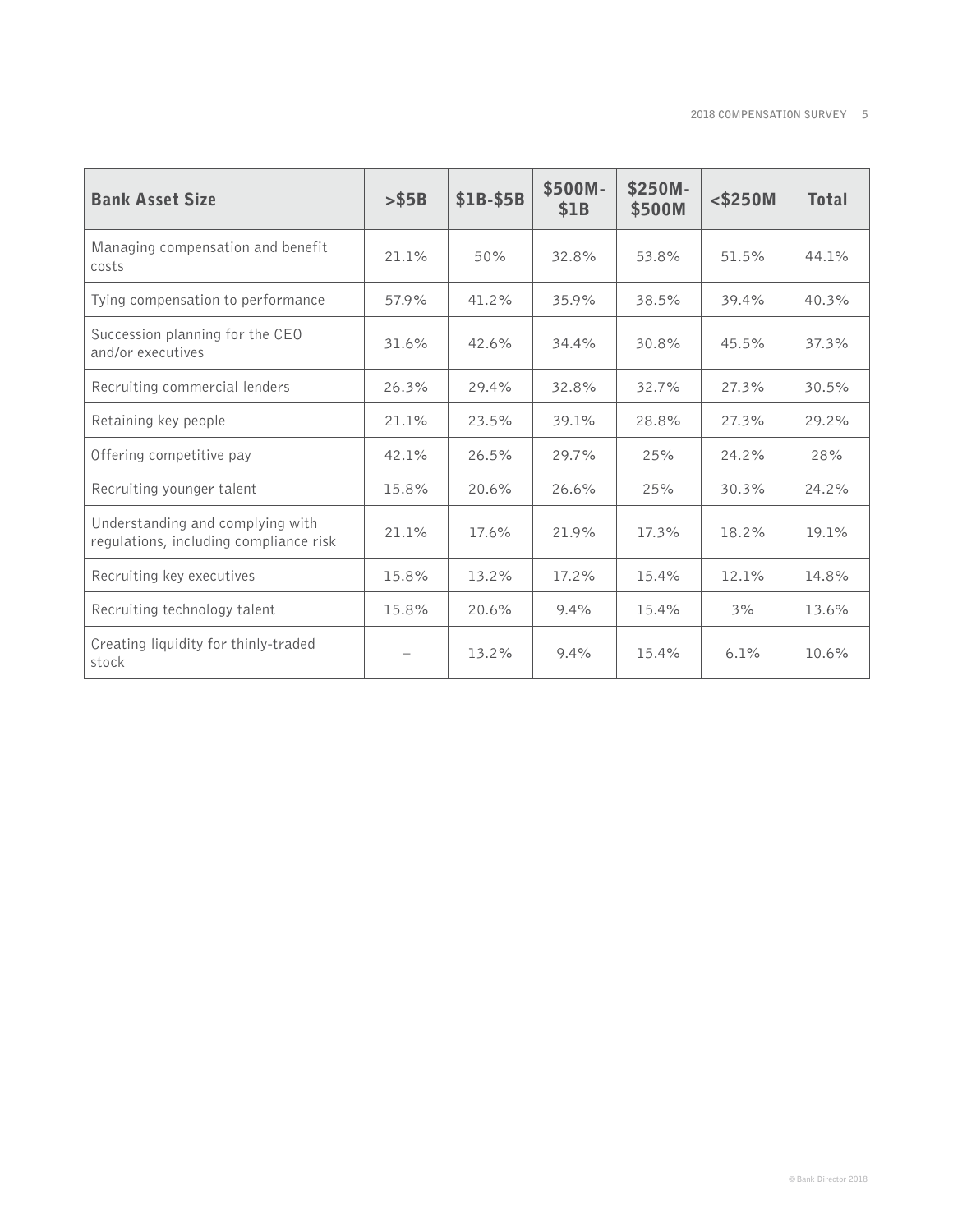### **2. What skills do you expect your bank to actively recruit for in 2018?**

Respondents were asked to select all that apply.



| <b>Bank Asset Size</b> | > \$5B                          | \$1B-\$5B | \$500M-<br>\$1B | $$250M-$<br>\$500M | $<$ \$250M | <b>Total</b> |
|------------------------|---------------------------------|-----------|-----------------|--------------------|------------|--------------|
| Commercial lending     | 70.6%                           | 70.1%     | 68.3%           | 72.5%              | 51.6%      | $67.7\%$     |
| Technology             | 58.8%                           | 46.3%     | 38.1%           | 35.3%              | 12.9%      | 38%          |
| Compliance             | 23.5%                           | 19.4%     | 25.4%           | 23.5%              | 6.5%       | 20.5%        |
| <b>Risk</b>            | 35.3%                           | 19.4%     | 22.2%           | 15.7%              | $9.7\%$    | 19.2%        |
| Cybersecurity          | 41.2%                           | 26.9%     | 15.9%           | 13.7%              | 6.5%       | 19.2%        |
| Other skills           | $\hspace{0.1mm}-\hspace{0.1mm}$ | 16.4%     | 19%             | 17.6%              | 25.8%      | 17.5%        |
| Marketing              | 17.6%                           | 17.9%     | 11.1%           | 11.8%              | $9.7\%$    | 13.5%        |
| Human resources        | 5.9%                            | 14.9%     | 11.1%           | 11.8%              | $9.7\%$    | 11.8%        |
| Data science           | 23.5%                           | 17.9%     | 7.9%            | 3.9%               | 3.2%       | 10.5%        |
| <b>CEO</b>             |                                 | 6%        | $1.6\%$         | $3.9\%$            | 6.5%       | 3.9%         |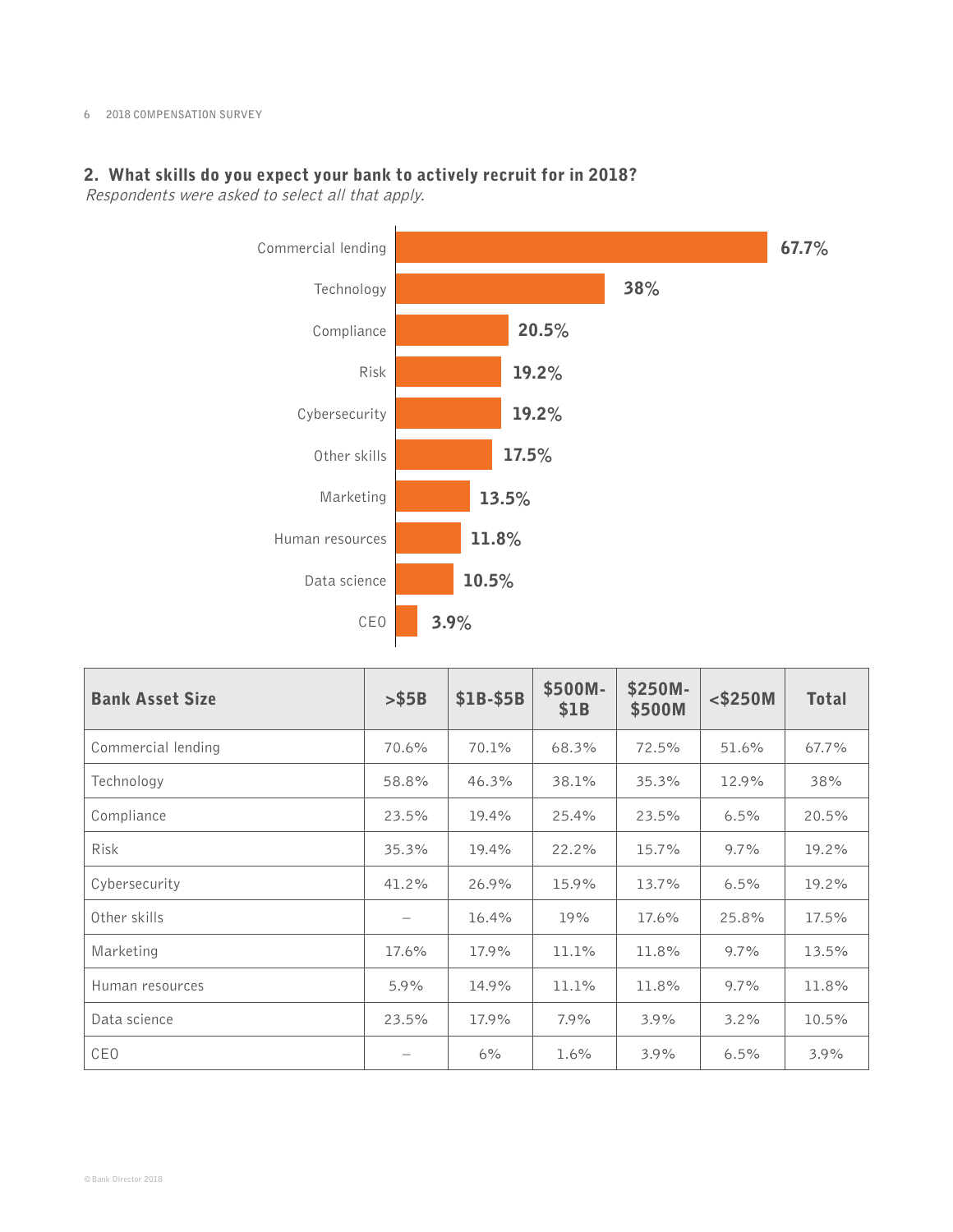### **3. How have your bank's compensation and hiring practices changed over the past three years to attract and retain younger talent?**

Respondents were asked to select all that apply.

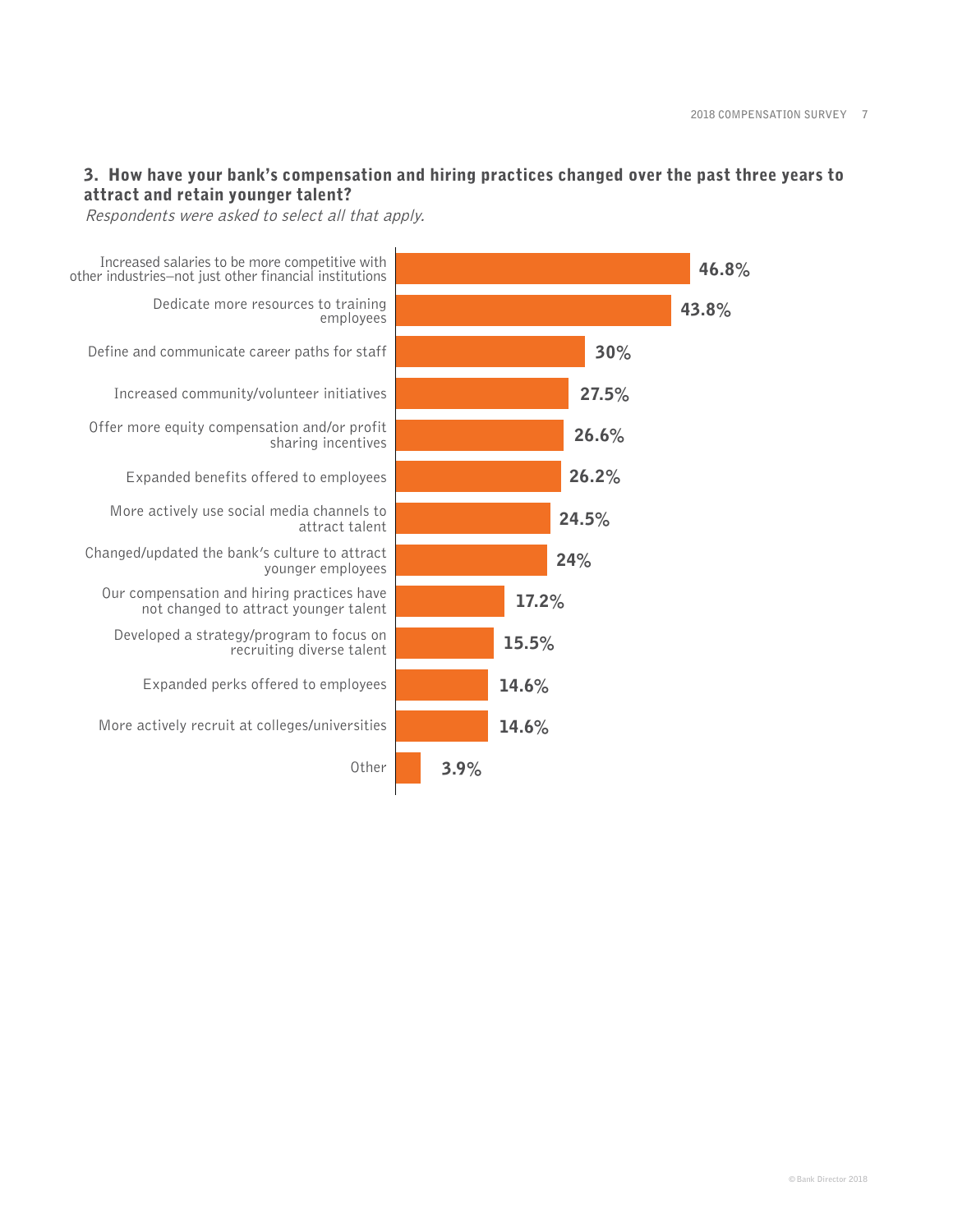| <b>Bank Asset Size</b>                                                                                      | $>$ \$5B                 | \$1B-\$5B | \$500M-<br>\$1B | \$250M-<br>\$500M | $<$ \$250M | <b>Total</b> |
|-------------------------------------------------------------------------------------------------------------|--------------------------|-----------|-----------------|-------------------|------------|--------------|
| Increased salaries to be more<br>competitive with other industries-not<br>just other financial institutions | 23.5%                    | 61.2%     | 37.5%           | 50%               | 42.4%      | 46.8%        |
| Dedicate more resources to training<br>employees                                                            | 58.8%                    | 41.8%     | 45.3%           | 46.2%             | 33.3%      | 43.8%        |
| Define and communicate career paths<br>for staff                                                            | 41.2%                    | 25.4%     | 34.4%           | 28.8%             | 27.3%      | 30%          |
| Increased community/volunteer<br>initiatives                                                                | 17.6%                    | 31.3%     | 28.1%           | 26.9%             | 24.2%      | 27.5%        |
| Offer more equity compensation and/or<br>profit sharing incentives                                          | 41.2%                    | 26.9%     | 28.1%           | 25%               | 18.2%      | 26.6%        |
| Expanded benefits offered to employees                                                                      | 11.8%                    | 17.9%     | 26.6%           | 34.6%             | 36.4%      | 26.2%        |
| More actively use social media channels<br>to attract talent                                                | 17.6%                    | 38.8%     | 17.2%           | 23.1%             | 15.2%      | 24.5%        |
| Changed/updated the bank's culture to<br>attract younger employees                                          | 17.6%                    | 34.3%     | 18.8%           | 25%               | 15.2%      | 24%          |
| Our compensation and hiring practices<br>have not changed to attract younger<br>talent                      | 23.5%                    | 17.9%     | 15.6%           | 17.3%             | 15.2%      | 17.2%        |
| Developed a strategy/program to focus<br>on recruiting diverse talent                                       | 29.4%                    | 17.9%     | 14.1%           | 13.5%             | 9.1%       | 15.5%        |
| Expanded perks offered to employees                                                                         | $\overline{\phantom{m}}$ | 4.5%      | 18.8%           | 19.2%             | 27.3%      | 14.6%        |
| More actively recruit at colleges/<br>universities                                                          | 11.8%                    | 22.4%     | 10.9%           | 17.3%             | 3%         | 14.6%        |
| Other                                                                                                       | 11.8%                    | 1.5%      | 3.1%            | 3.8%              | 6.1%       | 3.9%         |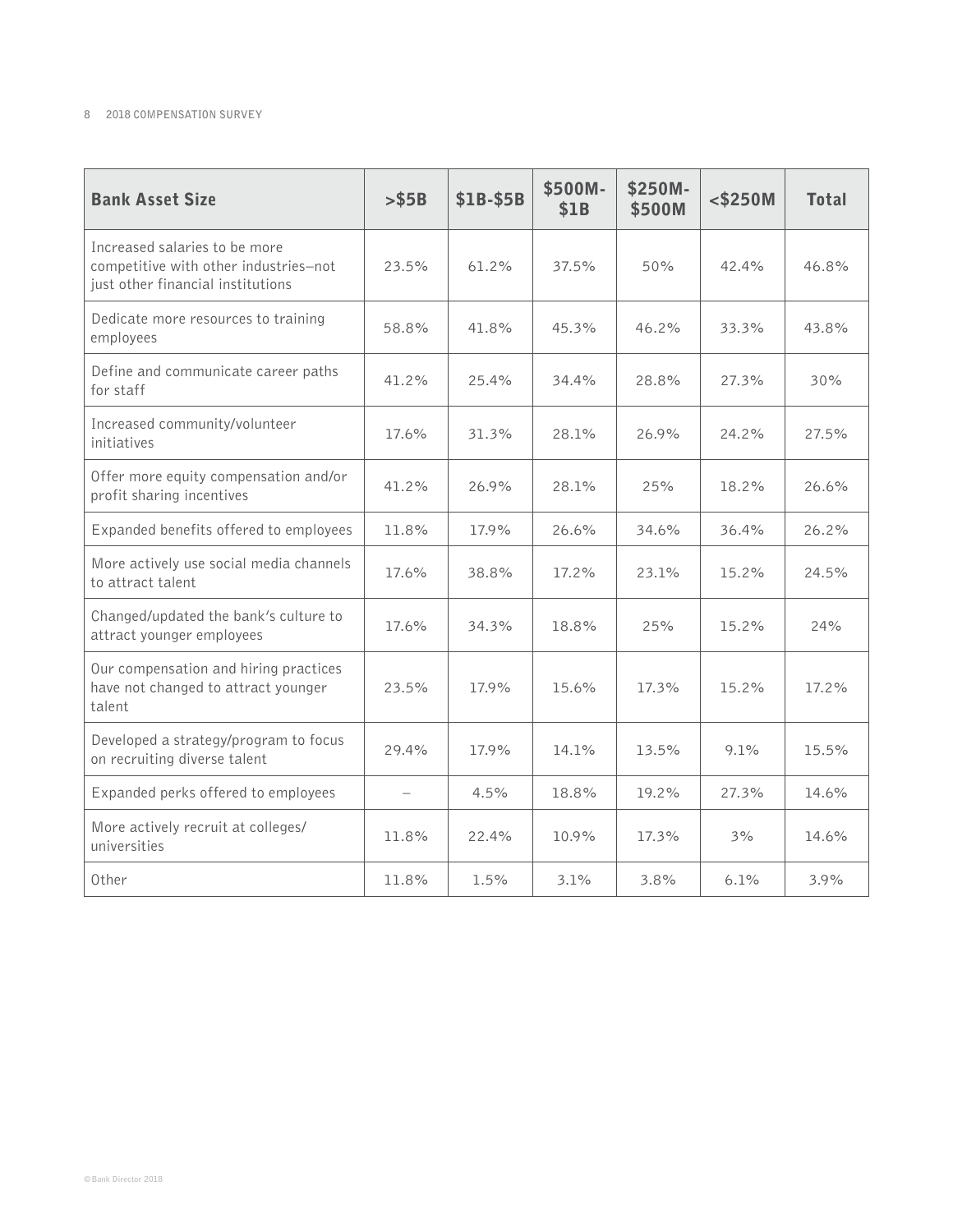

## **4. Which of the following perks does the bank offer for at least some of its employees?**  Respondents were asked to select all that apply.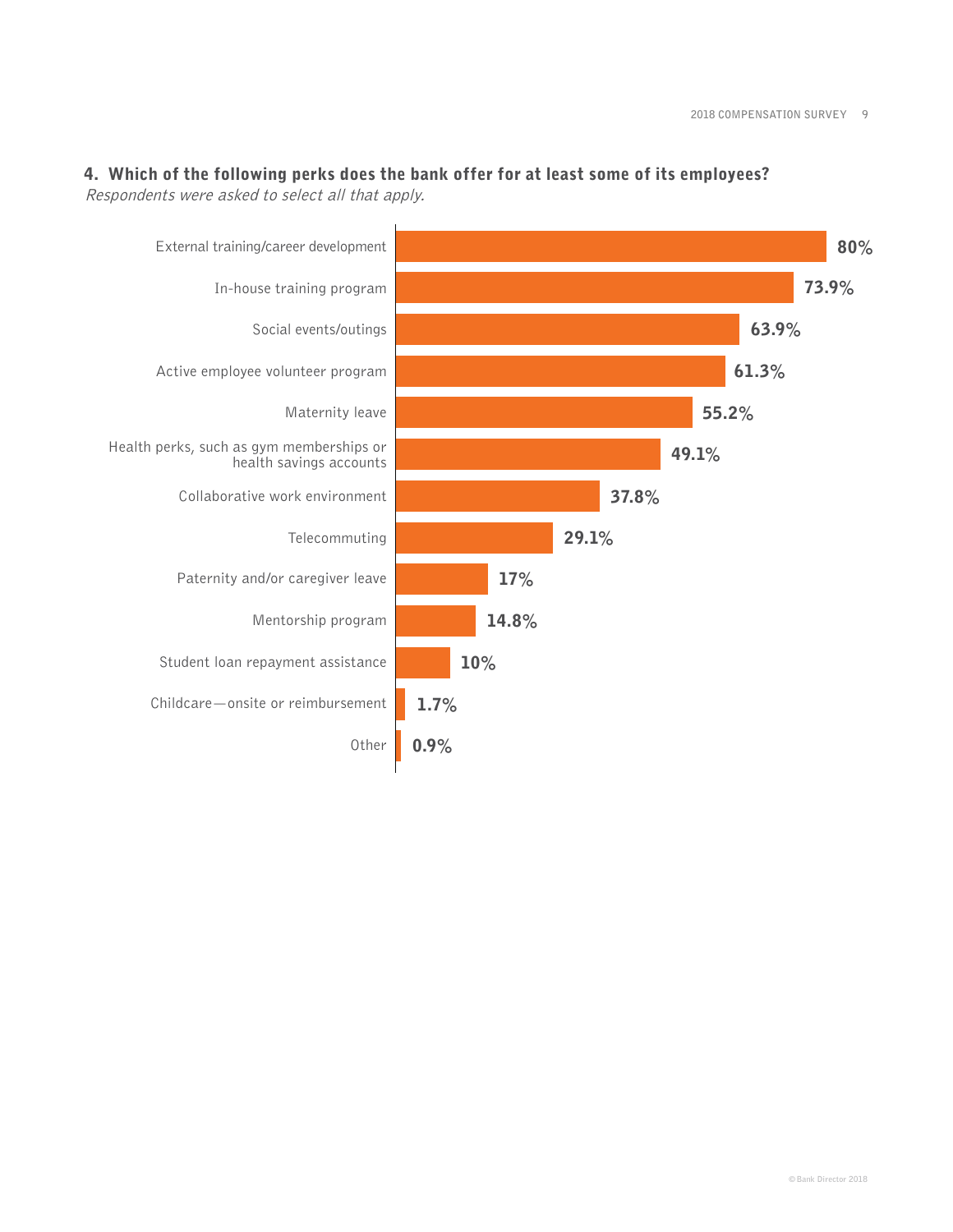| <b>Bank Asset Size</b>                                              | $>$ \$5B | \$1B-\$5B | \$500M-<br>\$1B | \$250M-<br>\$500M | $<$ \$250M | <b>Total</b> |
|---------------------------------------------------------------------|----------|-----------|-----------------|-------------------|------------|--------------|
| External training/career development                                | 66.7%    | 85.1%     | 84.6%           | 72.5%             | 78.1%      | 80%          |
| In-house training program                                           | 73.3%    | 88.1%     | 67.7%           | 62.7%             | 75%        | 73.9%        |
| Social events/outings                                               | 46.7%    | 73.1%     | 63.1%           | 64.7%             | 53.1%      | 63.9%        |
| Active employee volunteer program                                   | 80%      | 77.6%     | 56.9%           | 45.1%             | 53.1%      | 61.3%        |
| Maternity leave                                                     | 73.3%    | 58.2%     | 52.3%           | 51%               | 53.1%      | 55.2%        |
| Health perks, such as gym memberships<br>or health savings accounts | 66.7%    | 40.3%     | 56.9%           | 54.9%             | 34.4%      | 49.1%        |
| Collaborative work environment                                      | 40%      | 49.3%     | 32.3%           | 27.5%             | 40.6%      | 37.8%        |
| Telecommuting                                                       | 46.7%    | 34.3%     | 29.2%           | 25.5%             | 15.6%      | 29.1%        |
| Paternity and/or caregiver leave                                    | 46.7%    | 22.4%     | 13.8%           | 11.8%             | 6.3%       | 17%          |
| Mentorship program                                                  | 40%      | 28.4%     | 1.5%            | 7.8%              | 12.5%      | 14.8%        |
| Student loan repayment assistance                                   |          | 16.4%     | 12.3%           | 7.8%              |            | $10\%$       |
| Childcare – onsite or reimbursement                                 |          | 3%        | 1.5%            |                   | 3.1%       | $1.7\%$      |
| Other                                                               |          | 1.5%      | 1.5%            |                   |            | $0.9\%$      |

**5. Are you satisfied with the bank's ability to attract and retain the talent needed to ensure the future success of the bank?**

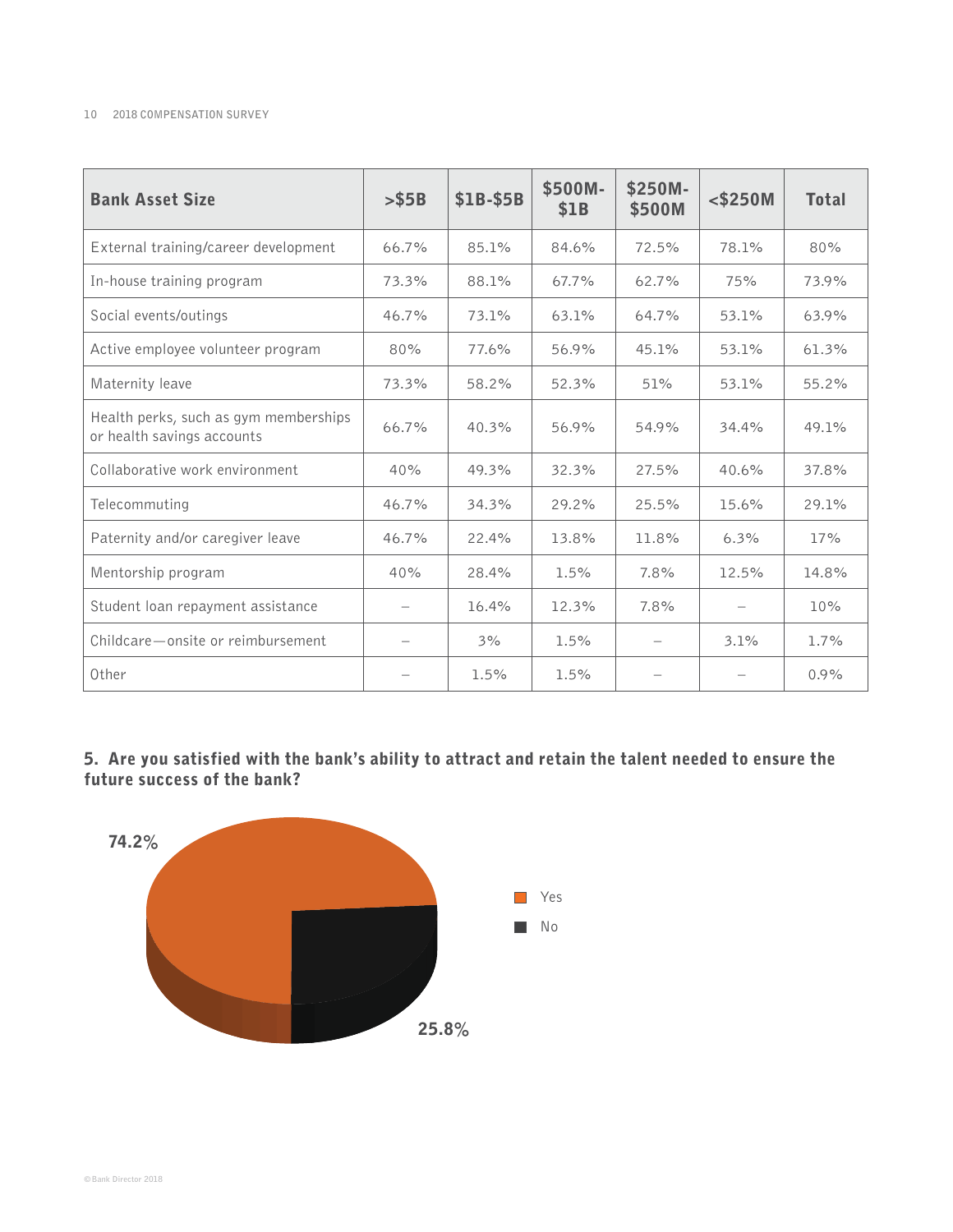| <b>Bank Asset Size</b> | $>$ \$5B | \$1B-\$5B | \$500M-<br>\$1B | \$250M-<br>\$500M | $<$ \$250M | <b>Total</b> |
|------------------------|----------|-----------|-----------------|-------------------|------------|--------------|
| Yes                    | 88.2%    | 73.5%     | 78.1%           | 70.6%             | 66.7%      | 74.2%        |
| No                     | 11.8%    | 26.5%     | 21.9%           | 29.4%             | 33.3%      | 25.8%        |

## **6. What is the primary barrier that prevents your bank from attracting and retaining the talent it needs?**

Question was only asked of respondents who indicated dissatisfaction with their bank's ability to attract and retain talent.



# CEO COMPENSATION

## **7. The CEO at my bank received the following types of compensation in FY 2017.**

Respondents were asked to select all that apply. Proxy data included.

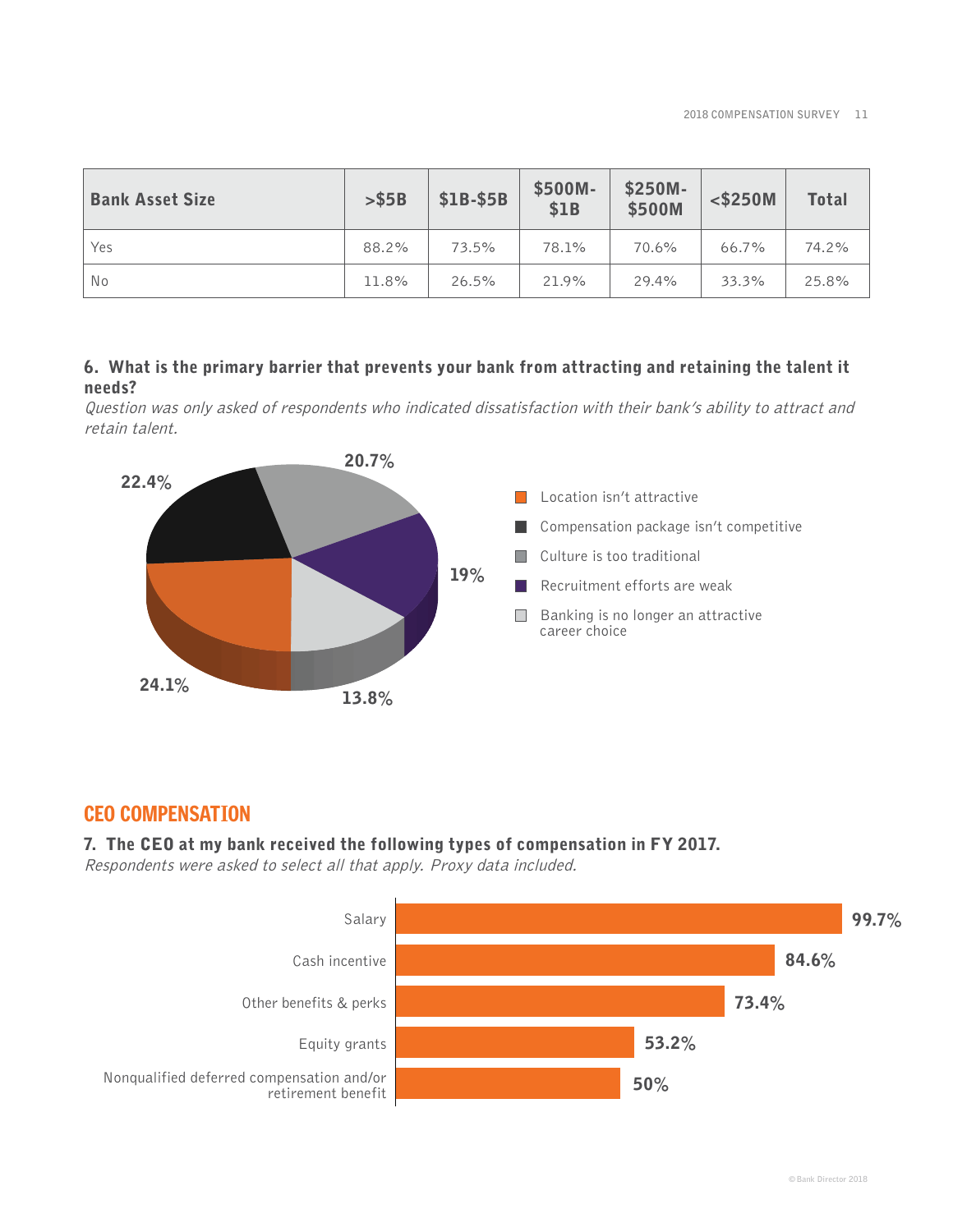| <b>Bank Asset Size</b>                                          | $>$ \$5B | \$1B-\$5B | \$500M-<br>\$1B | \$250M-<br>\$500M | $<$ \$250M | <b>Total</b> |
|-----------------------------------------------------------------|----------|-----------|-----------------|-------------------|------------|--------------|
| Salary                                                          | 98.3%    | 100%      | 100%            | 100%              | 100%       | 99.7%        |
| Cash incentive                                                  | 91.4%    | 86.7%     | 84.6%           | 80.4%             | 71.9%      | 84.6%        |
| Other benefits & perks                                          | 79.3%    | 76.5%     | 78.2%           | $60.9\%$          | 59.4%      | 73.4%        |
| Equity grants                                                   | 86.2%    | 61.2%     | 50%             | 21.7%             | 21.9%      | 53.2%        |
| Nonqualified deferred compensation<br>and/or retirement benefit | 53.4%    | 51%       | 52.6%           | 52.2%             | 31.3%      | 50%          |

| <b>Ownership Structure</b>                                      | <b>Public</b> | <b>Private</b> | <b>Mutual</b> | <b>Total</b> |
|-----------------------------------------------------------------|---------------|----------------|---------------|--------------|
| Salary                                                          | 99.4%         | 100%           | 100%          | 99.7%        |
| Cash incentive                                                  | 88.3%         | $77.2\%$       | 94.4%         | 84.6%        |
| Other benefits & perks                                          | 81.7%         | 62.3%          | 61.1%         | 73.4%        |
| Equity grants                                                   | 75.6%         | 26.3%          |               | 53.2%        |
| Nonqualified deferred compensation<br>and/or retirement benefit | 53.3%         | 41.2%          | $72.2\%$      | 50%          |

# **8. Enter the cash compensation amounts for the CEO of your bank for FY 2017.**

Median values reported. Proxy data included. Respondents were asked to enter a value greater than zero or leave the field blank. \*Indicates a count of less than 10 within a field.

| <b>Bank Asset Size</b>            | $>$ \$5B    | \$1B-\$5B | \$500M-<br>\$1B | \$250M-<br>\$500M | $<$ \$250M | <b>Total</b> |
|-----------------------------------|-------------|-----------|-----------------|-------------------|------------|--------------|
| Salary                            | \$800,000   | \$420,000 | \$330,000       | \$237,500         | \$175,000  | \$370,232    |
| Cash incentive                    | \$991,000   | \$179,310 | \$91,500        | \$49,750          | \$33,100   | \$124,200    |
| Equity grants (fair market value) | \$1,561,760 | \$160,000 | \$81,438        | \$22,500          | $$25,475*$ | \$162,784    |
| Benefits & perks                  | \$158,048   | \$54,657  | \$32,500        | \$25,000          | \$12,760   | \$40,000     |
| Total CEO compensation            | \$3,334,673 | \$767,141 | \$476,750       | \$311,000         | \$229,500  | \$621,000    |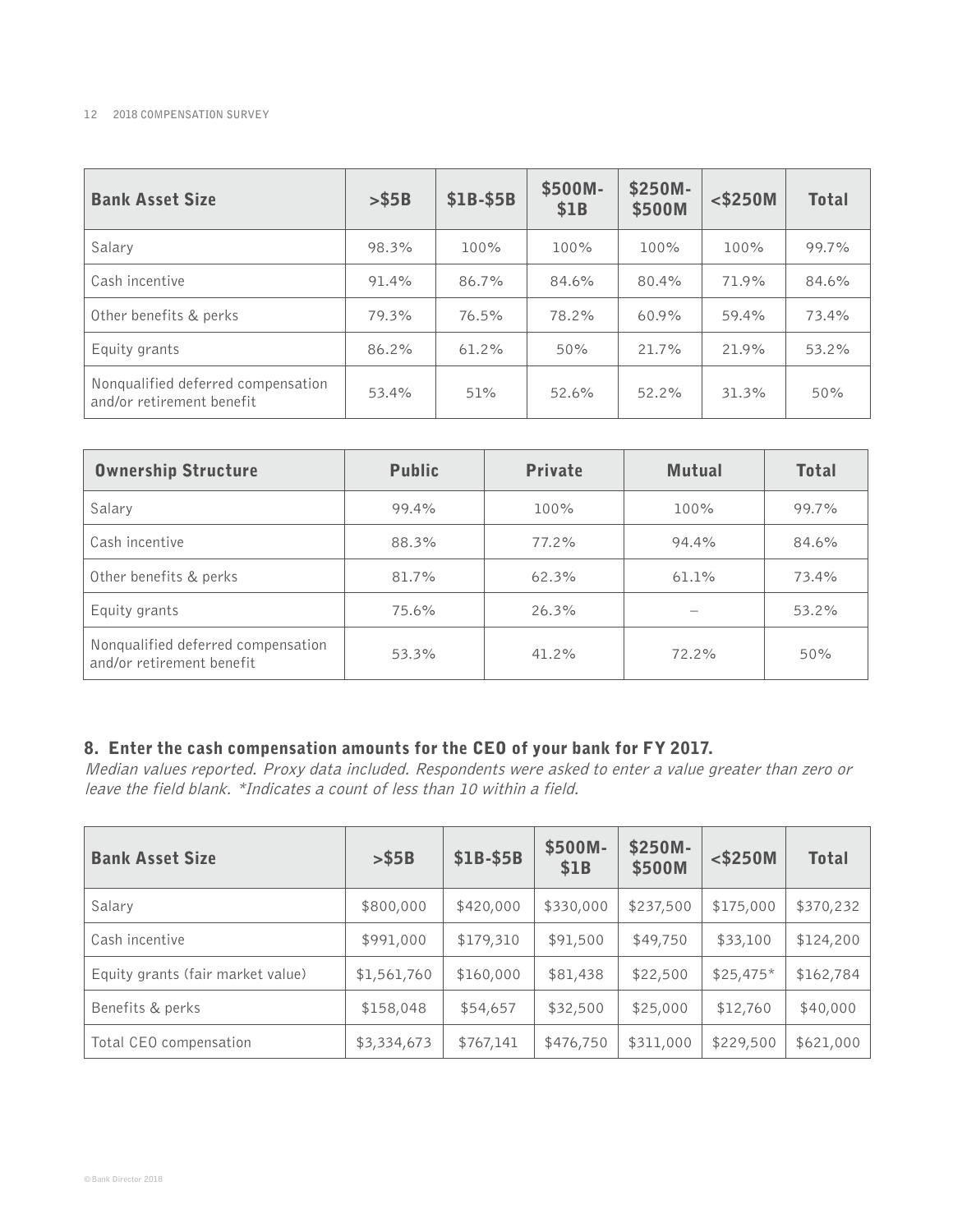| <b>Ownership Structure</b>        | <b>Public</b> | <b>Private</b> | <b>Mutual</b> | <b>Total</b> |
|-----------------------------------|---------------|----------------|---------------|--------------|
| Salary                            | \$443,456     | \$247,500      | \$325,000     | \$370,232    |
| Cash incentive                    | \$217,000     | \$65,000       | \$52,900      | \$124,200    |
| Equity grants (fair market value) | \$212,300     | \$68,000       | \$37,910*     | \$162,784    |
| Benefits & perks                  | \$54,657      | \$24,000       | \$30,000      | \$40,000     |
| Total CEO compensation            | \$875,213     | \$362,500      | \$417,000     | \$621,000    |

| <b>Region</b>                     | <b>South</b> | <b>Northeast</b> | <b>Midwest</b> | West      | <b>Total</b> |
|-----------------------------------|--------------|------------------|----------------|-----------|--------------|
| Salary                            | \$353,106    | \$425,000        | \$306,859      | \$350,000 | \$370,232    |
| Cash incentive                    | \$127,800    | \$179,310        | \$75,000       | \$200,000 | \$124,200    |
| Equity grants (fair market value) | \$169,219    | \$184,450        | \$105,314      | \$140,000 | \$162,784    |
| Benefits & perks                  | \$35,000     | \$64,422         | \$30,000       | \$50,000  | \$40,000     |
| Total CEO compensation            | \$537,450    | \$808,935        | \$462,000      | \$660,000 | \$621,000    |

# **9. What is the age of your bank's CEO?**

Proxy data included.



| <b>Bank Asset Size</b> | $>$ \$5B | \$1B-\$5B | \$500M-<br>\$1B | \$250M-<br>\$500M | $<$ \$250M | <b>Total</b> |
|------------------------|----------|-----------|-----------------|-------------------|------------|--------------|
| Median CEO Age         | 59       | 57        | 58              | 56                | 59         | 58           |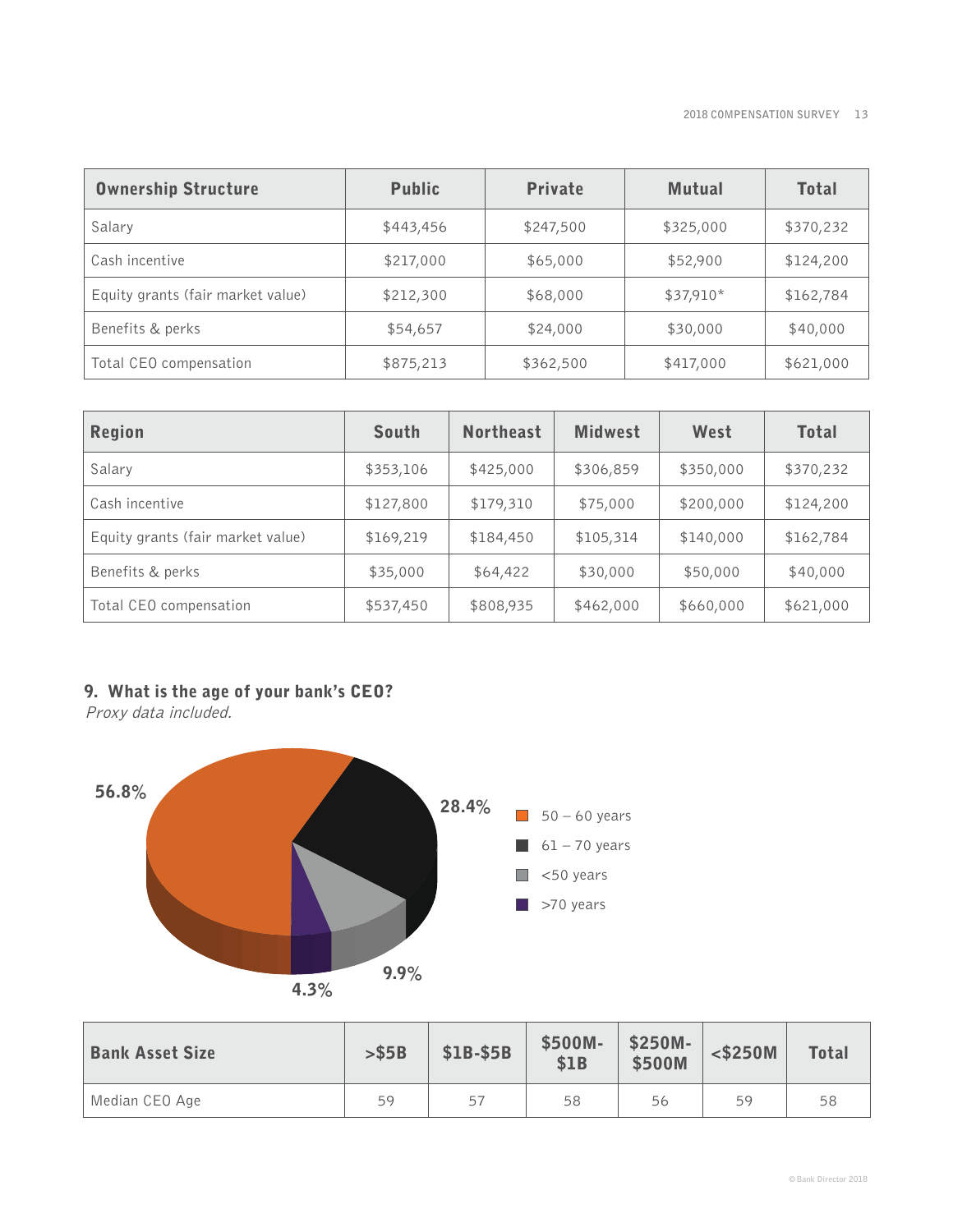| <b>Bank Asset Size</b> | > \$5B | \$1B-\$5B | \$500M-<br>\$1B | \$250M-<br>\$500M | $<$ \$250M | <b>Total</b> |
|------------------------|--------|-----------|-----------------|-------------------|------------|--------------|
| $<$ 50 years           | 5.3%   | $5.2\%$   | 15.5%           | 8.3%              | 23.3%      | 9.9%         |
| $50 - 60$ years        | 54.4%  | 69.1%     | 50.7%           | 62.5%             | 33.3%      | 56.8%        |
| $61 - 70$ years        | 38.6%  | 24.7%     | 33.8%           | 22.9%             | 33.3%      | 28.4%        |
| >70 years              | 1.8%   | $1\%$     |                 | 6.3%              | 10%        | 4.3%         |

# **10. Has your bank identified a successor or potential successors for the CEO?**



| <b>Bank Asset Size</b>                       | $>$ \$5B | \$1B-\$5B | \$500M-<br>\$1B | \$250M-<br>\$500M | $<$ \$250M | <b>Total</b> |
|----------------------------------------------|----------|-----------|-----------------|-------------------|------------|--------------|
| No                                           | 12.5%    | 47.4%     | 29.3%           | 37.2%             | 40%        | 36.3%        |
| Yes, we have a designated successor          | 62.5%    | 26.3%     | 27.6%           | 37.2%             | 36.7%      | 33.3%        |
| Yes, we have several potential<br>SUCCESSOMS | 25%      | 26.3%     | 43.1%           | $25.6\%$          | 23.3%      | 30.4%        |

| <b>Ownership structure</b>                   | <b>Public</b> | <b>Private</b> | <b>Mutual</b> | <b>Total</b> |
|----------------------------------------------|---------------|----------------|---------------|--------------|
| No                                           | 32.5%         | 40.4%          | 27.8%         | 36.3%        |
| Yes, we have a designated successor          | 37.7%         | 26.6%          | 55.6%         | 33.3%        |
| Yes, we have several potential<br>SUCCESSOMS | 29.9%         | 33%            | $16.7\%$      | $30.4\%$     |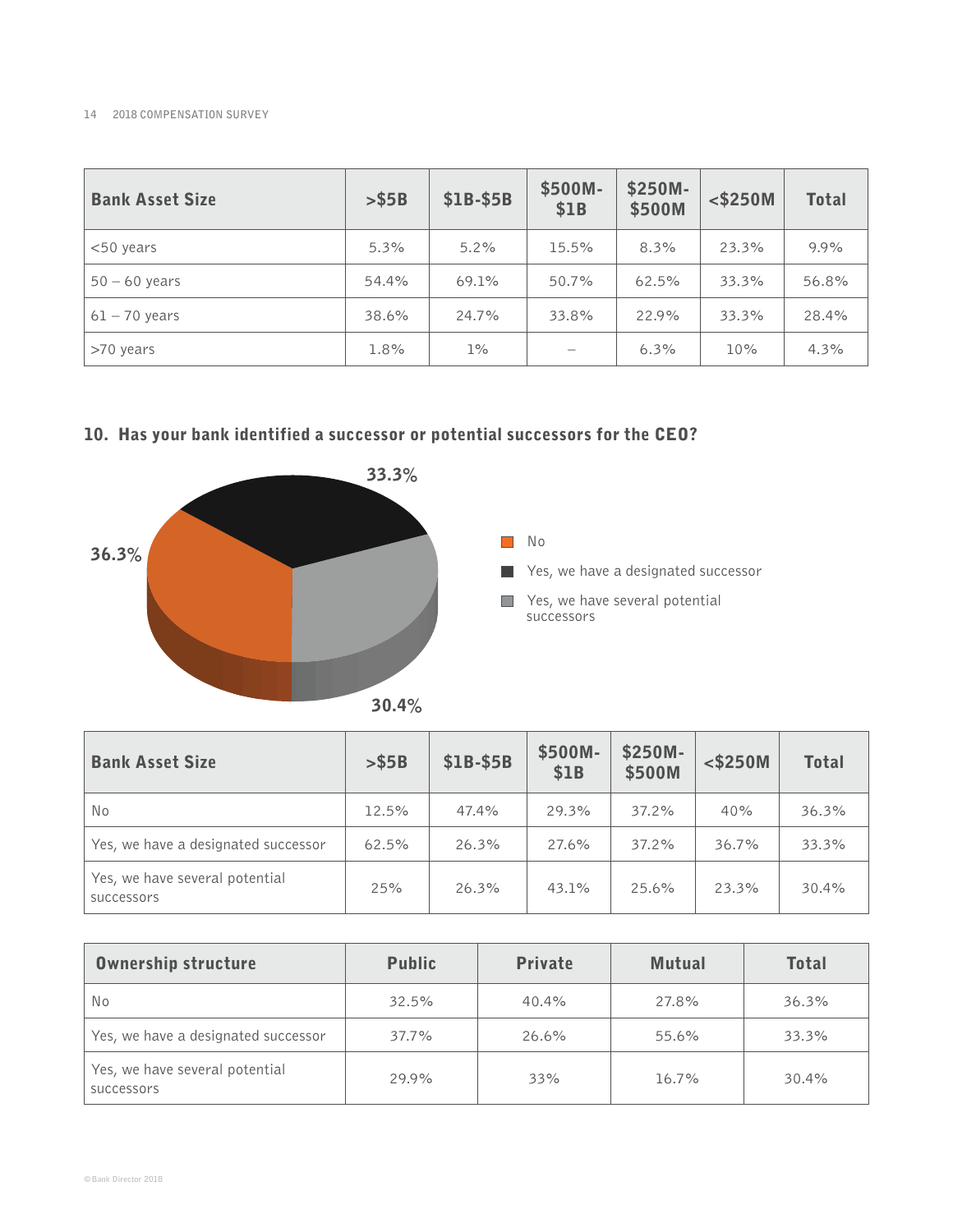# BOARD COMPENSATION

**11. Do your directors and/or non-executive chairman receive compensation for board service?** Proxy data included.



# **12. Is the chairman of the board also the CEO or an independent director?** Proxy data included.



| <b>Bank Asset Size</b> | $>$ \$5B | \$1B-\$5B | \$500M-<br>\$1B | \$250M-<br>\$500M | $<$ \$250M | <b>Total</b> |
|------------------------|----------|-----------|-----------------|-------------------|------------|--------------|
| Independent director   | 41.2%    | 63.1%     | 67.4%           | 64.3%             | 55.8%      | 59.8%        |
| CEO                    | 47.1%    | 23.8%     | 28.4%           | 27.1%             | 39.5%      | 31.2%        |
| Other                  | 11.8%    | 13.1%     | $4.2\%$         | $8.6\%$           | $4.7\%$    | 9%           |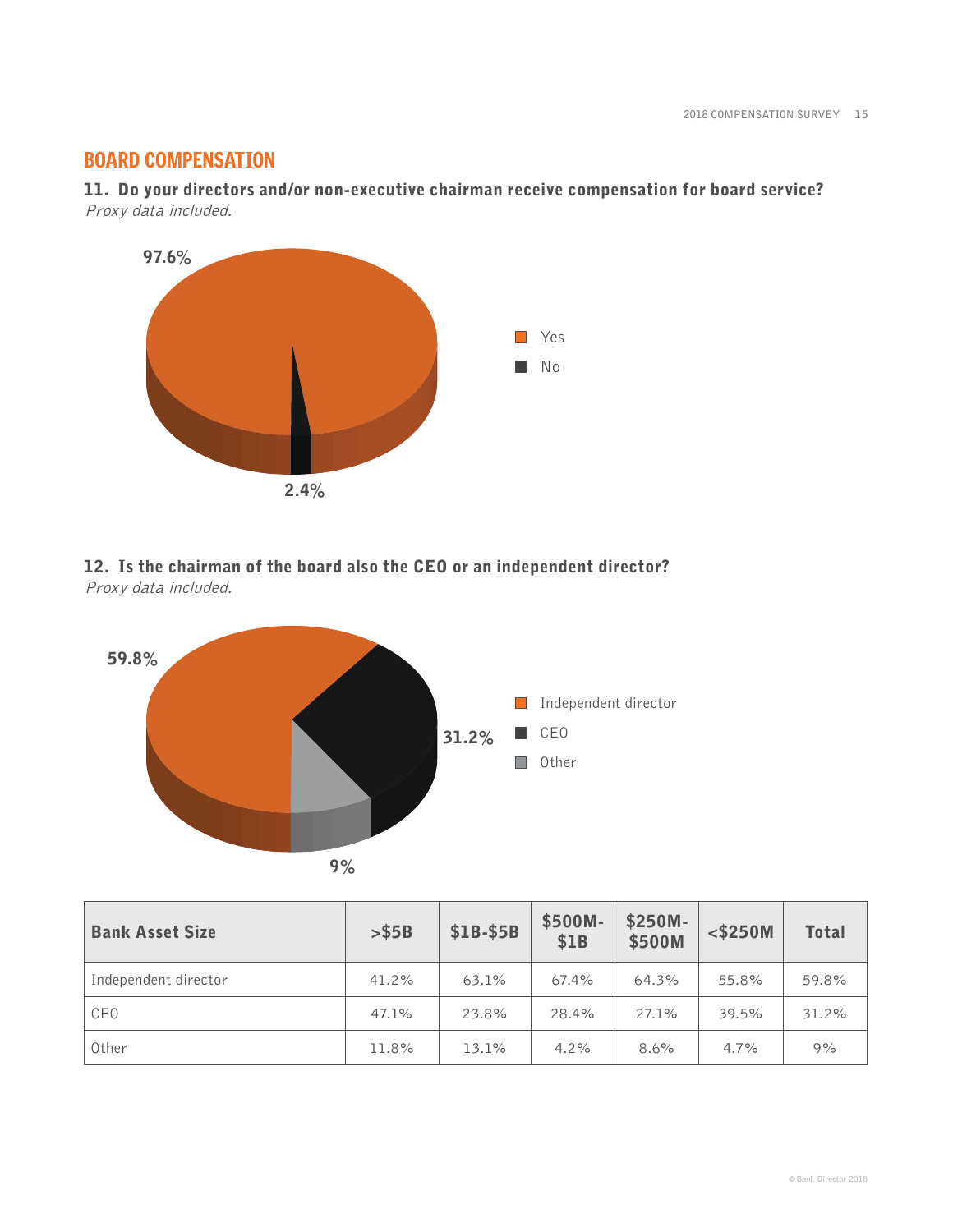### **13. The non-executive chairman at my bank receives the following types of compensation.**

Respondents were asked to select all that apply. Proxy data included. Question was only asked of respondents who indicate that the chairman is an independent director and that the directors and/or non-executive chairman receive compensation.



| <b>Bank Asset Size</b>         | $>$ \$5B | \$1B-\$5B | \$500M-<br>\$1B | \$250M-<br>\$500M | $<$ \$250M | <b>Total</b> |
|--------------------------------|----------|-----------|-----------------|-------------------|------------|--------------|
| Annual cash retainer           | 95.8%    | 96.7%     | 60.5%           | 58.1%             | 46.2%      | 76.6%        |
| Board meeting fee              | 45.8%    | 61.7%     | 81.4%           | 90.3%             | $69.2\%$   | 70.2%        |
| Committee fees                 | 50%      | 71.7%     | 65.1%           | 64.5%             | 53.8%      | 64.3%        |
| Equity compensation            | $66.7\%$ | 51.7%     | 48.8%           | 22.6%             | 23.1%      | 45.6%        |
| Committee retainer             | 87.5%    | $36.7\%$  | 16.3%           | 6.5%              |            | 30.4%        |
| Deferred compensation/benefits | $4.2\%$  | 28.3%     | 14%             | $16.1\%$          | 15.4%      | 18.1%        |

| <b>Ownership structure</b>     | <b>Public</b> | <b>Private</b> | <b>Mutual</b> | <b>Total</b> |
|--------------------------------|---------------|----------------|---------------|--------------|
| Annual cash retainer           | 88.5%         | 51.9%          | 84.6%         | 76.6%        |
| Board meeting fee              | 62.5%         | 83.3%          | 76.9%         | 70.2%        |
| Committee fees                 | 64.4%         | 63%            | 69.2%         | 64.3%        |
| Equity compensation            | 63.5%         | $16.7\%$       | 23.1%         | 45.6%        |
| Committee retainer             | 47.1%         | $5.6\%$        |               | 30.4%        |
| Deferred compensation/benefits | 17.3%         | 13%            | 46.2%         | 18.1%        |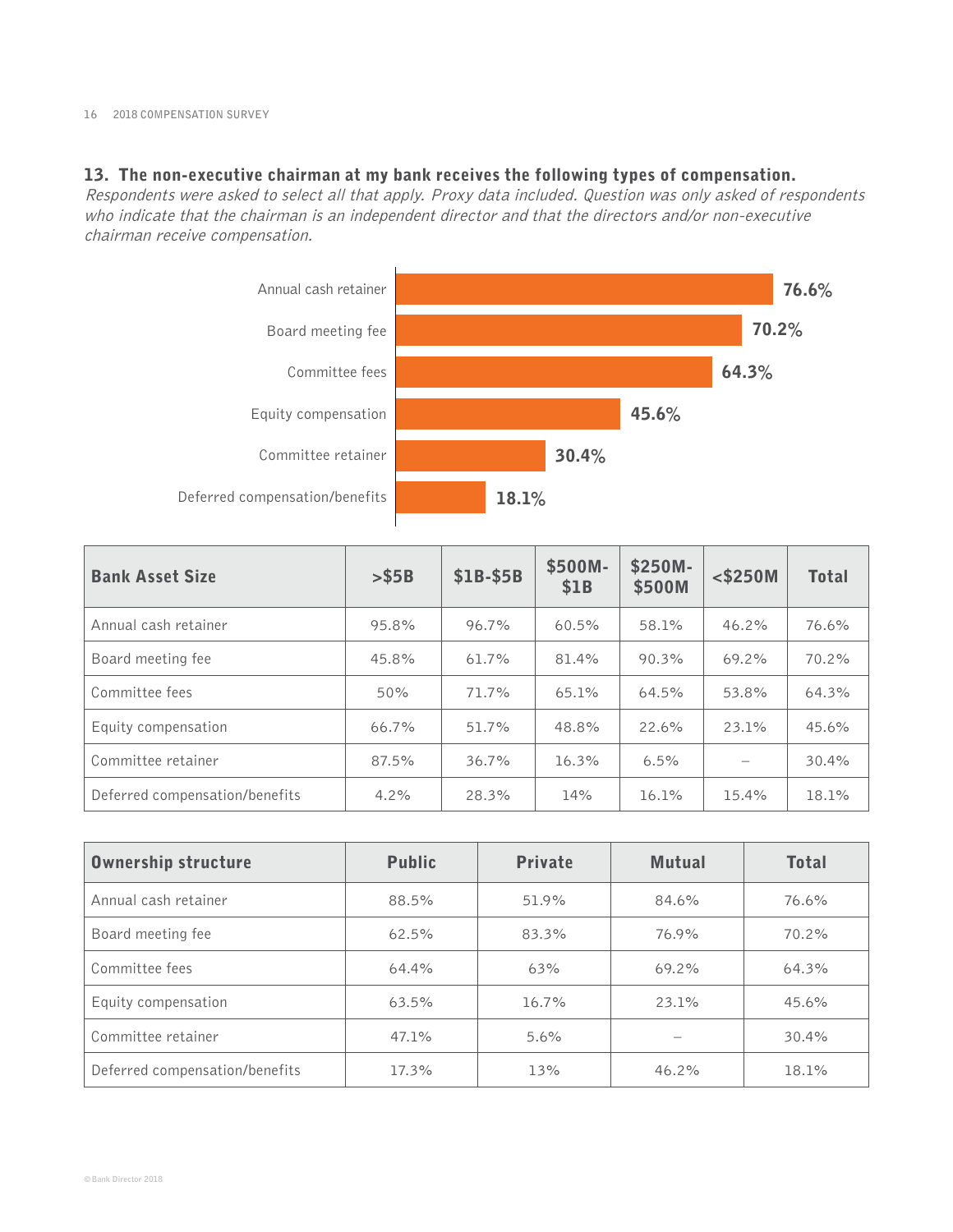### **14. Enter the cash compensation amounts for non-executive chairmen at your bank for FY 2017.**

Median values reported. Proxy data included. Respondents were asked to enter a value greater than zero or leave the field blank. Question was only asked of respondents who indicate that the directors and/or nonexecutive chairman receive compensation. \*Indicates a count of less than 10 within a field.

| <b>NON-EXECUTIVE CHAIRMAN</b> |          |           |                 |                   |            |              |
|-------------------------------|----------|-----------|-----------------|-------------------|------------|--------------|
| <b>Bank Asset Size</b>        | > \$5B   | \$1B-\$5B | \$500M-<br>\$1B | \$250M-<br>\$500M | $<$ \$250M | <b>Total</b> |
| Fee per board meeting         | \$1,500  | \$775     | \$1,000         | \$800             | \$800*     | \$1,000      |
| Annual cash retainer          | \$95,000 | \$45,000  | \$27,550        | \$8,400           | $$4,000*$  | \$35,000     |
| Equity compensation           | \$46,975 | \$25,000  | \$18,532        | $$10,000*$        | \$8,866*   | \$22,500     |

| <b>NON-EXECUTIVE CHAIRMAN</b> |               |                |               |              |  |  |  |  |  |  |
|-------------------------------|---------------|----------------|---------------|--------------|--|--|--|--|--|--|
| Ownership structure           | <b>Public</b> | <b>Private</b> | <b>Mutual</b> | <b>Total</b> |  |  |  |  |  |  |
| Fee per board meeting         | \$1,000       | \$1,000        | $$1,000*$     | \$1,000      |  |  |  |  |  |  |
| Annual cash retainer          | \$46,175      | \$12,000       | \$27,460      | \$35,000     |  |  |  |  |  |  |
| Equity compensation           | \$25,000      | \$14,000       | $$2,600*$     | \$22,500     |  |  |  |  |  |  |

### **15. Outside directors at my bank receive the following types of compensation.**

Respondents were asked to select all that apply. Proxy data included. Question was only asked of respondents who indicate that the directors and/or non-executive chairman receive compensation.

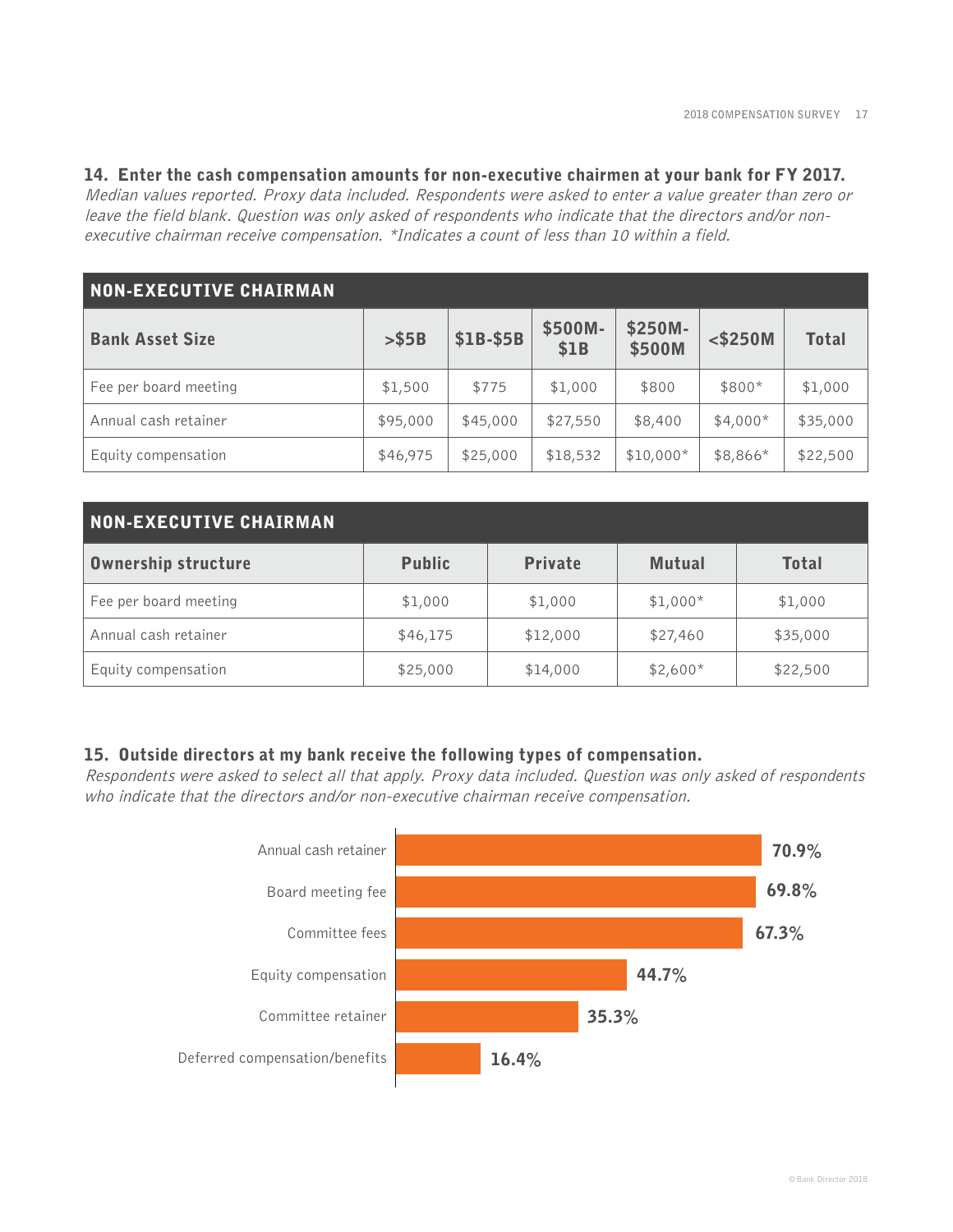| <b>Bank Asset Size</b>         | $>$ \$5B | \$1B-\$5B | \$500M-<br>\$1B | \$250M-<br>\$500M | $<$ \$250M | <b>Total</b> |
|--------------------------------|----------|-----------|-----------------|-------------------|------------|--------------|
| Annual cash retainer           | 96.1%    | 86.8%     | 51.5%           | 47.6%             | 52%        | 70.9%        |
| Board meeting fee              | 39.2%    | 68.1%     | 84.8%           | 92.9%             | 60%        | 69.8%        |
| Committee fees                 | 51%      | 73.6%     | 75.8%           | 73.8%             | 44%        | 67.3%        |
| Equity compensation            | 80.4%    | 47.3%     | 39.4%           | 23.8%             | 12%        | 44.7%        |
| Committee retainer             | 88.2%    | 40.7%     | 15.2%           | 9.5%              | 4%         | 35.3%        |
| Deferred compensation/benefits | 7.8%     | 23.1%     | 15.2%           | $16.7\%$          | 12%        | 16.4%        |

| <b>Ownership structure</b>     | <b>Public</b> | <b>Private</b> | <b>Mutual</b> | <b>Total</b> |
|--------------------------------|---------------|----------------|---------------|--------------|
| Annual cash retainer           | 84.2%         | $50.5\%$       | 53.3%         | 70.9%        |
| Board meeting fee              | 61.2%         | 83.2%          | 80%           | 69.8%        |
| Committee fees                 | $65.5\%$      | 70.5%          | 66.7%         | 67.3%        |
| Equity compensation            | 64.8%         | 13.7%          | 20%           | 44.7%        |
| Committee retainer             | 53.3%         | $9.5\%$        |               | 35.3%        |
| Deferred compensation/benefits | 16.4%         | 12.6%          | 40%           | 16.4%        |

# **16. Enter the cash compensation amounts for independent directors at your bank for FY 2017.**

Median values reported. Proxy data included. Respondents were asked to enter a value greater than zero or leave the field blank. Question was only asked of respondents who indicate that the directors and/or nonexecutive chairman receive compensation. \*Indicates a count of less than 10 within a field.

| <b>INDEPENDENT DIRECTOR</b> |          |           |                 |                   |            |              |  |  |  |  |
|-----------------------------|----------|-----------|-----------------|-------------------|------------|--------------|--|--|--|--|
| <b>Bank Asset Size</b>      | > \$5B   | \$1B-\$5B | \$500M-<br>\$1B | \$250M-<br>\$500M | $<$ \$250M | <b>Total</b> |  |  |  |  |
| Fee per board meeting       | \$1,500  | \$850     | \$1,000         | \$725             | \$800      | \$1,000      |  |  |  |  |
| Annual cash retainer        | \$60,000 | \$25,000  | \$12,500        | \$5,175           | \$12,000   | \$24,000     |  |  |  |  |
| Equity compensation         | \$65,450 | \$21,292  | \$14,160        | \$4,443           | $$14,000*$ | \$27,738     |  |  |  |  |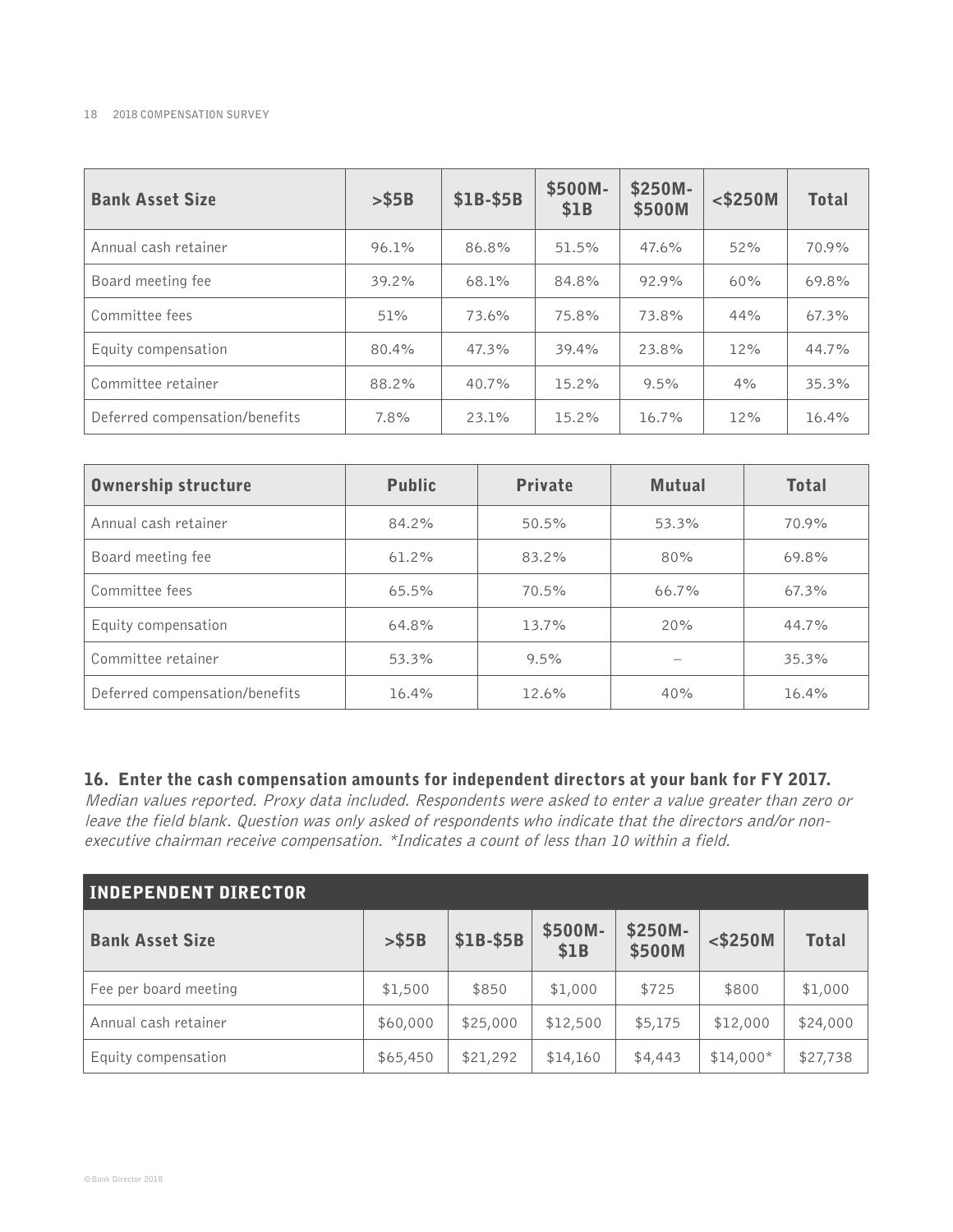| <b>INDEPENDENT DIRECTOR</b> |               |                |               |              |  |  |  |  |  |  |
|-----------------------------|---------------|----------------|---------------|--------------|--|--|--|--|--|--|
| <b>Ownership structure</b>  | <b>Public</b> | <b>Private</b> | <b>Mutual</b> | <b>Total</b> |  |  |  |  |  |  |
| Fee per board meeting       | \$1,000       | \$800          | \$1,000       | \$1,000      |  |  |  |  |  |  |
| Annual cash retainer        | \$31,500      | \$11,150       | $$17,750*$    | \$24,000     |  |  |  |  |  |  |
| Equity compensation         | \$29,949      | \$8,500        | $$2,600*$     | \$27,738     |  |  |  |  |  |  |

# **17. Which of the following benefits and perks are offered to independent directors?**

Respondents were asked to select all that apply. Proxy data included where available



| <b>Bank Asset Size</b>                     | $>$ \$5B | \$1B-\$5B | \$500M-<br>\$1B | \$250M-<br>\$500M | $<$ \$250M | <b>Total</b> |
|--------------------------------------------|----------|-----------|-----------------|-------------------|------------|--------------|
| No benefits offered                        | 23.5%    | 36.2%     | 39.2%           | 52.4%             | 54.2%      | 41.7%        |
| Travel expenses                            | 58.8%    | 36.2%     | 37.3%           | 19%               | 20.8%      | 32.8%        |
| Ability to elect to receive cash fees      | 29.4%    | 15.5%     | 23.5%           | 4.8%              | 8.3%       | 15.6%        |
| Life insurance                             | 11.8%    | $17.2\%$  | 13.7%           | 16.7%             | 8.3%       | 14.6%        |
| Retirement plan                            | 11.8%    | 10.3%     | 15.7%           | 7.1%              | 8.3%       | 10.9%        |
| Eligibility for group medical<br>insurance | 11.8%    | 3.4%      | 9.8%            | 9.5%              | $4.2\%$    | 7.3%         |
| Other perks                                |          | 10.3%     | 2%              | 7.1%              | 12.5%      | 6.8%         |
| Paid medical insurance                     |          | 5.2%      | 5.9%            | 4.8%              | 8.3%       | $5.2\%$      |

**© Bank Director 2018**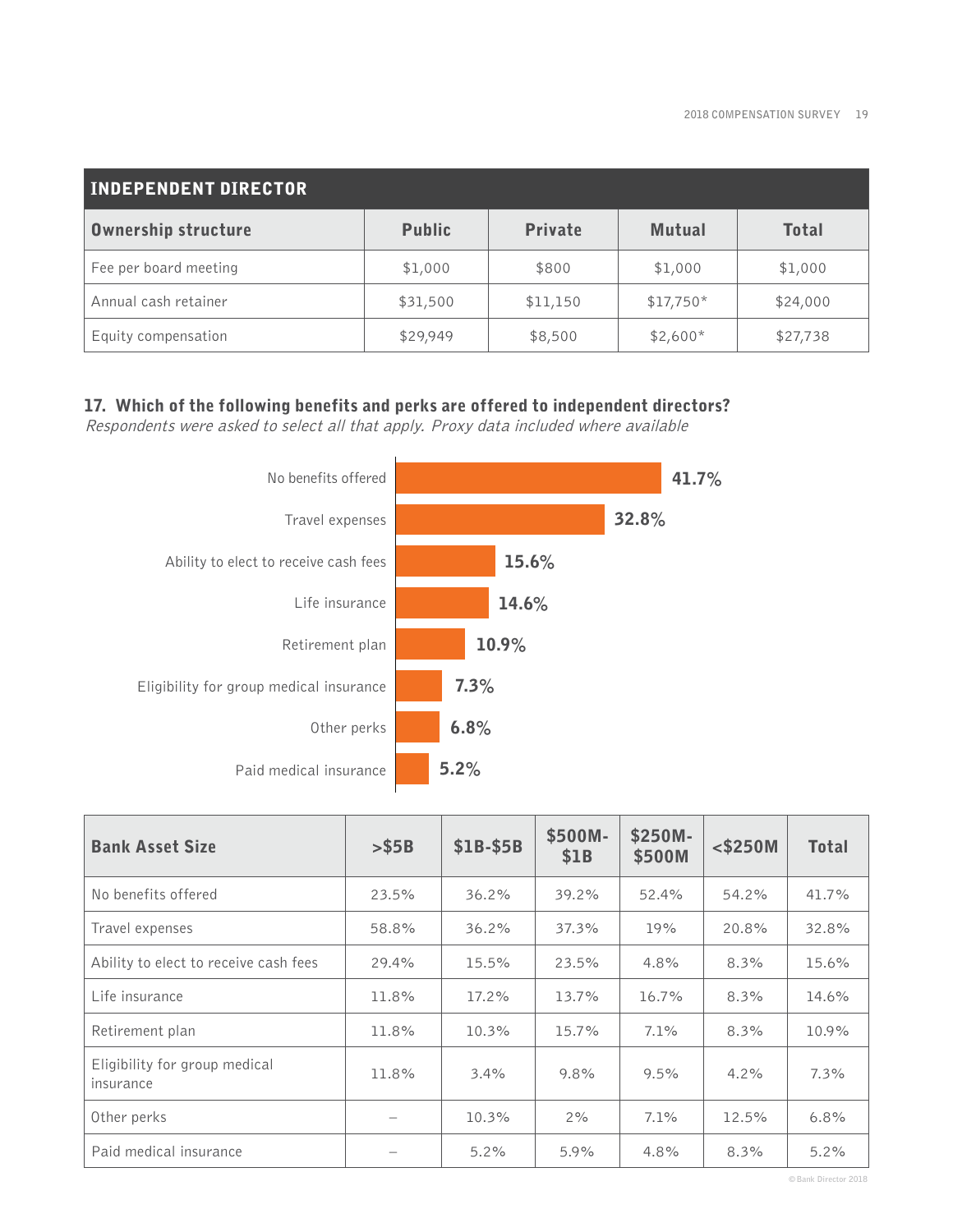# **18. When did the board last raise director pay?**

Question was only asked of respondents who indicate that the directors and/or non-executive chairman receive compensation.



| <b>Bank Asset Size</b> | > \$5B | \$1B-\$5B | \$500M-<br>\$1B | \$250M-<br>\$500M | $<$ \$250M | <b>Total</b> |
|------------------------|--------|-----------|-----------------|-------------------|------------|--------------|
| 2017                   | 57.1%  | 28.8%     | 36.7%           | 12.2%             | 11.5%      | 26.9%        |
| 2016                   | 14.3%  | 30.8%     | 14.3%           | 34.1%             | 23.1%      | 24.7%        |
| 2018                   | 14.3%  | 25%       | 26.5%           | 22%               | 26.9%      | 24.2%        |
| 2015 or prior          | 14.3%  | 15.4%     | 22.4%           | 31.7%             | 38.5%      | 24.2%        |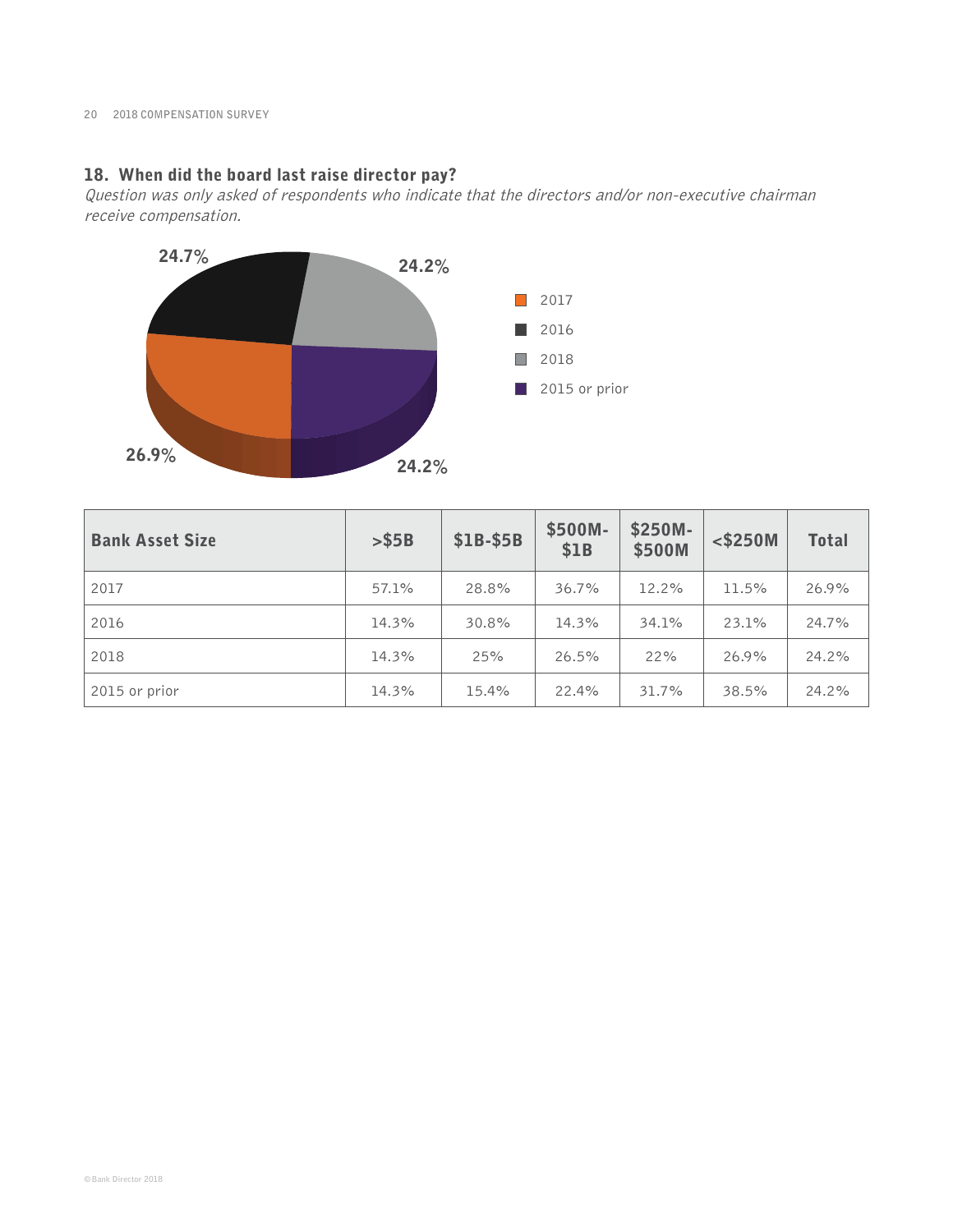# **19. Which board-level committees does your bank have?**

Respondents were asked to select all that apply. Proxy data included



| <b>Bank Asset Size</b> | > \$5B | \$1B-\$5B | \$500M-<br>\$1B | \$250M-<br>\$500M | $<$ \$250M | <b>Total</b> |
|------------------------|--------|-----------|-----------------|-------------------|------------|--------------|
| Audit                  | 97.9%  | 98.9%     | 100%            | 100%              | 100%       | 99.2%        |
| Compensation           | 97.9%  | 96.6%     | 91.8%           | 63.9%             | 68.2%      | 88.6%        |
| Governance/nominating  | 95.8%  | 92%       | 65.6%           | 38.9%             | 40.9%      | 74.4%        |
| Loan                   | 8.3%   | 40.2%     | 65.6%           | 75%               | 72.7%      | 48%          |
| Executive              | 41.7%  | 47.1%     | 41%             | 47.2%             | 45.5%      | 44.5%        |
| <b>Risk</b>            | 77.1%  | 42.5%     | 31.1%           | 33.3%             | 22.7%      | 43.3%        |
| Trust                  | 10.4%  | 28.7%     | 27.9%           | 22.2%             | 18.2%      | 23.2%        |
| Technology             | 14.6%  | 16.1%     | 19.7%           | 25%               | 36.4%      | 19.7%        |
| Other                  | 12.5%  | 10.3%     | 16.4%           | 22.2%             | $9.1\%$    | 13.8%        |
| Innovation             | 2.1%   | $1.1\%$   | $3.3\%$         |                   |            | 1.6%         |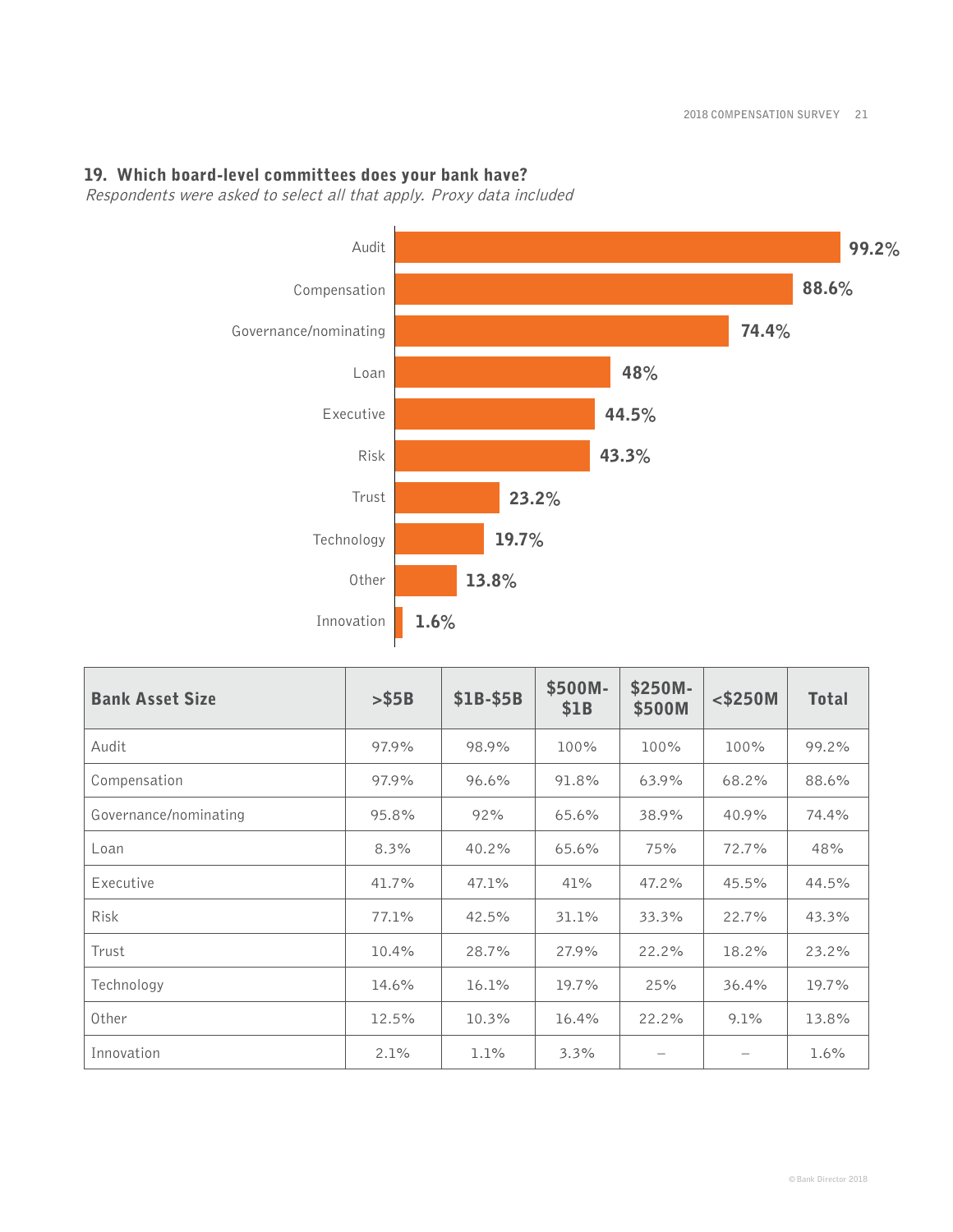# **20. How many times did the following meet in FY 2017?**

Median value reported. Proxy data included. \*Indicates a count of less than 10 within a field.

| <b>Bank Asset Size</b>          | > \$5B | \$1B-\$5B         | \$500M-<br>\$1B | \$250M-<br>\$500M | $<$ \$250M     | <b>Total</b>      |
|---------------------------------|--------|-------------------|-----------------|-------------------|----------------|-------------------|
| Holding company                 | 9      | 12                | 12              | 6                 | 9              | 10                |
| Lead bank                       | 9      | $12 \overline{ }$ | 12              | $12 \overline{ }$ | 12             | $12 \overline{ }$ |
| Audit committee                 | 10     | 5                 | 5               | $\overline{4}$    | 4              | 5                 |
| Compensation committee          | 7      | $\overline{4}$    | $\overline{4}$  | 3                 | $\overline{2}$ | $\overline{4}$    |
| Executive committee             | 5      | 4                 | $\overline{4}$  | 10                | $4*$           | $\overline{4}$    |
| Governance/nominating committee | 5      | $\mathfrak{Z}$    | 3               | 3                 | $2^*$          | $\overline{4}$    |
| Loan committee                  | $12*$  | 12                | 15              | 12                | 12             | 12                |
| Risk committee                  | 6      | 5                 | $\overline{4}$  | 4                 | $6*$           | 5                 |
| Technology committee            | $5*$   | 4                 | $4*$            | $4*$              | $2^*$          | $\overline{4}$    |
| Trust committee                 | 4      | 4                 | 4               | $12*$             | $4*$           | 4                 |

# **21. How many board members currently serve on each?**

Median value reported. Proxy data included. \*Indicates a count of less than 10 within a field.

| <b>Bank Asset Size</b>          | $>$ \$5B       | \$1B-\$5B      | \$500M-<br>\$1B | \$250M-<br>\$500M | $<$ \$250M     | <b>Total</b>   |
|---------------------------------|----------------|----------------|-----------------|-------------------|----------------|----------------|
| Holding company                 | 12             | 12             | 9               | $\overline{7}$    | $\overline{7}$ | 10             |
| Lead bank                       | 12             | 12             | 10              | 8                 | $\overline{7}$ | 10             |
| Audit committee                 | 5              | $\overline{4}$ | $\overline{4}$  | $\overline{4}$    | 4              | $\overline{4}$ |
| Compensation committee          | 4              | $\overline{4}$ | $\overline{4}$  | $\overline{4}$    | $\overline{4}$ | $\overline{4}$ |
| Executive committee             | 6              | 5              | 5               | 4                 | $5*$           | 5              |
| Governance/nominating committee | $\overline{4}$ | $\overline{4}$ | 4               | 3                 | $3*$           | $\overline{4}$ |
| Loan committee                  | $5*$           | 6              | 5               | 5                 | 6              | 5              |
| Risk committee                  | 6              | $\overline{4}$ | 5               | $5*$              | $4^*$          | 5              |
| Technology committee            | $4*$           | $\overline{4}$ | $3*$            | $5*$              | $3*$           | $\overline{4}$ |
| Trust committee                 | 6              | $\overline{4}$ | 4               | $3*$              | $4^*$          | 4              |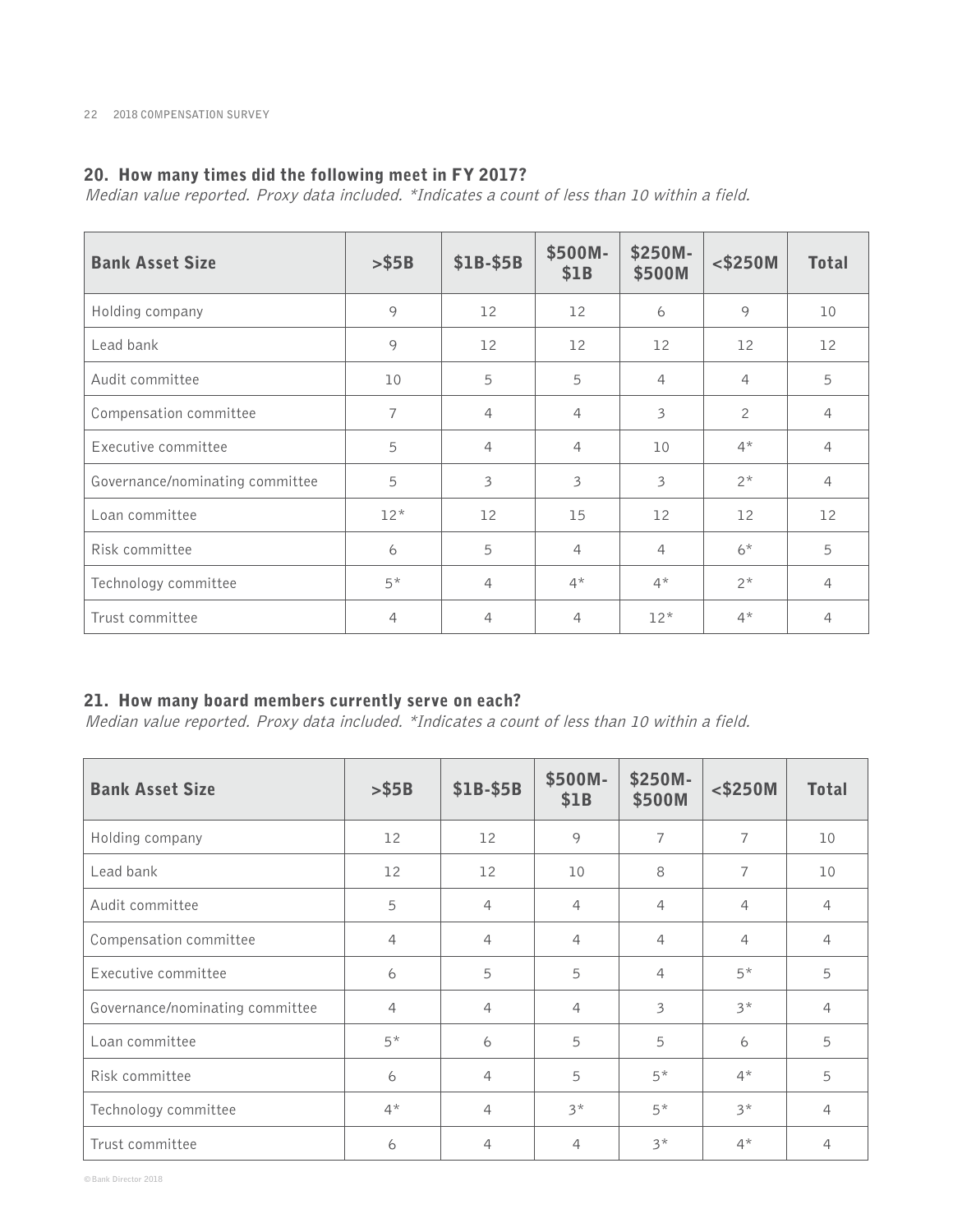### **22. Enter the per-meeting fees your bank paid in FY 2017 for each committee.**

Median value reported. Proxy data included. \*Indicates a count of less than 10 within a field.

| <b>COMMITTEE MEMBER</b> |           |           |                 |                   |            |              |  |  |  |
|-------------------------|-----------|-----------|-----------------|-------------------|------------|--------------|--|--|--|
| <b>Bank Asset Size</b>  | > \$5B    | \$1B-\$5B | \$500M-<br>\$1B | \$250M-<br>\$500M | $<$ \$250M | <b>Total</b> |  |  |  |
| Audit                   | \$1,500   | \$600     | \$375           | \$300             | \$225      | \$500        |  |  |  |
| Compensation            | \$1,500   | \$500     | \$375           | \$275             | $$300*$    | \$500        |  |  |  |
| Executive               | $$1,500*$ | \$500     | \$500           | $$300*$           | $$138*$    | \$500        |  |  |  |
| Governance/nominating   | \$1,500   | \$500     | \$338           | $$300*$           | $$300*$    | \$500        |  |  |  |
| Loan                    | $$1,500*$ | \$450     | \$350           | \$250             | $$130*$    | \$300        |  |  |  |
| Risk                    | \$1,500   | \$600     | \$375           | $$225*$           | \$188*     | \$500        |  |  |  |
| Technology              | $$2,000*$ | $$350*$   | \$250           | $$125*$           | $$393*$    | \$350        |  |  |  |
| Trust                   | $$1,375*$ | \$500     | \$300           | $$175*$           | $$350*$    | \$350        |  |  |  |

| <b>COMMITTEE CHAIRMAN</b> |           |           |                 |                   |            |              |  |  |
|---------------------------|-----------|-----------|-----------------|-------------------|------------|--------------|--|--|
| <b>Bank Asset Size</b>    | > \$5B    | \$1B-\$5B | \$500M-<br>\$1B | \$250M-<br>\$500M | $<$ \$250M | <b>Total</b> |  |  |
| Audit                     | $$1,500*$ | \$650     | \$500           | \$400             | $$300*$    | \$500        |  |  |
| Compensation              | $$1,000*$ | \$638     | \$475           | \$400             | $$325*$    | \$500        |  |  |
| Executive                 | $$2,000*$ | \$625     | $$450*$         | $$400*$           | $$200*$    | \$500        |  |  |
| Governance/nominating     | $$1,250*$ | \$625     | \$400           | $$400*$           | $$300*$    | \$500        |  |  |
| Loan                      |           | \$450     | \$400           | \$300             | $$250*$    | \$400        |  |  |
| <b>Risk</b>               | $$1,500*$ | \$638     | \$425           | $$350*$           | $$300*$    | \$500        |  |  |
| Technology                | $$2,000*$ | $$350*$   | \$450           | $$150*$           | $$435*$    | \$375        |  |  |
| Trust                     |           | \$500     | \$375           | $$300*$           | $$350*$    | \$443        |  |  |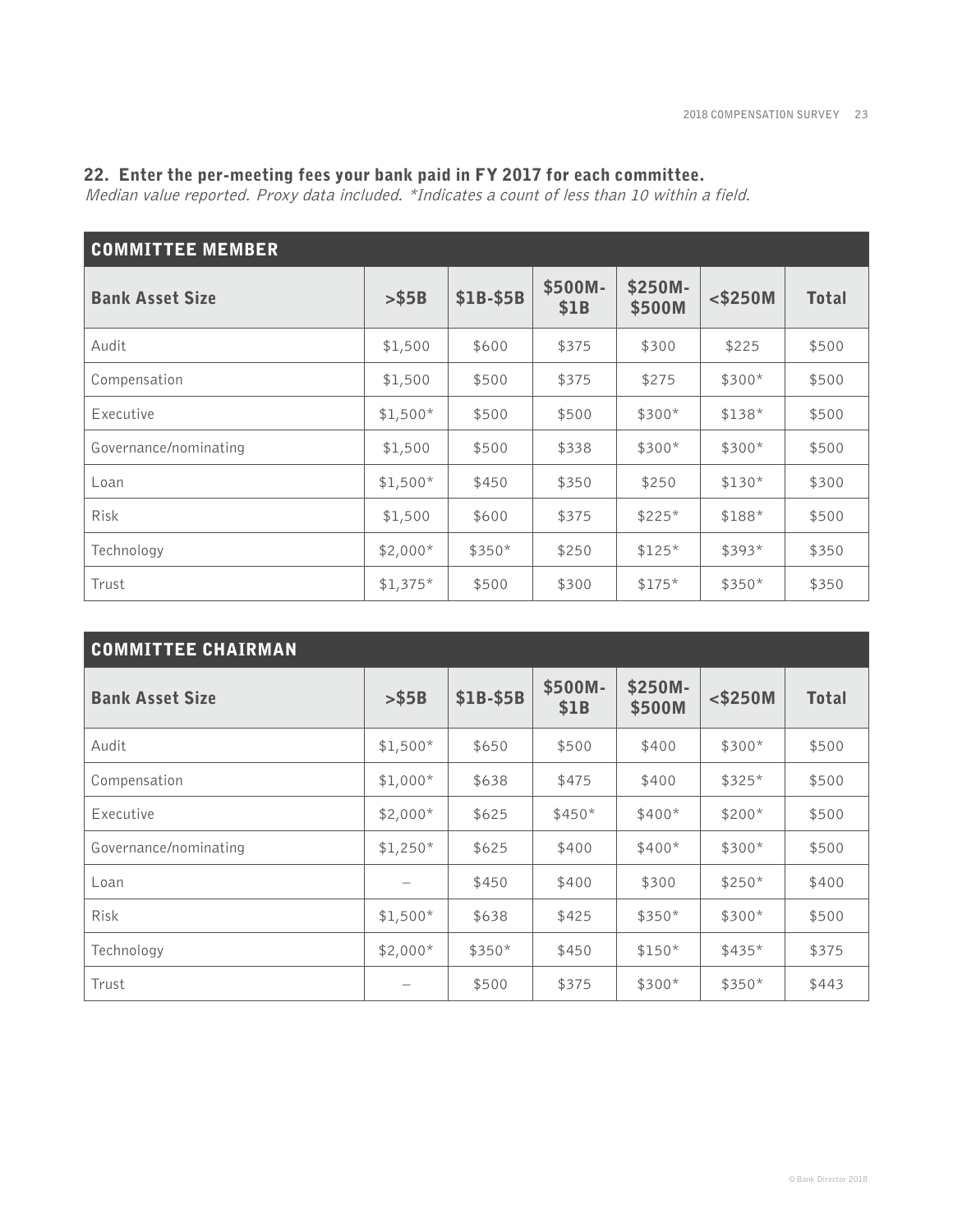### **23. Enter the retainer your bank paid in FY 2017 for each committee.**

Median value reported. Proxy data included. \*Indicates a count of less than 10 within a field.

| <b>COMMITTEE MEMBER</b> |            |            |                 |                   |            |              |  |  |
|-------------------------|------------|------------|-----------------|-------------------|------------|--------------|--|--|
| <b>Bank Asset Size</b>  | $>$ \$5B   | \$1B-\$5B  | \$500M-<br>\$1B | \$250M-<br>\$500M | $<$ \$250M | <b>Total</b> |  |  |
| Audit                   | \$10,000   | \$6,000    | $$1,500*$       | $$6,000*$         | $$2,125*$  | \$7,500      |  |  |
| Compensation            | \$6,000    | \$6,000    | $$1,500*$       | $$8,750*$         | $$4,000*$  | \$6,000      |  |  |
| Executive               | $$5,000*$  | $$22,898*$ | $$1,500*$       | $$6,000*$         |            | \$6,750      |  |  |
| Governance/nominating   | \$6,500    | \$4,500    | \$1,500         | $$7,260*$         | $$4,000*$  | \$5,000      |  |  |
| Loan                    | $$12,000*$ | $$6,000*$  | $$5,750*$       | $$4,500*$         | $$12,000*$ | \$6,000      |  |  |
| <b>Risk</b>             | \$10,000   | $$23,000*$ | $$1,500*$       |                   |            | \$10,000     |  |  |
| Technology              | $$15,000*$ | $$2,000*$  | $$1,500*$       |                   | $$10,001*$ | $$2,000*$    |  |  |
| Trust                   | $$3,250*$  | $$19,500*$ | $$1,500*$       |                   | $$12,000*$ | \$11,250     |  |  |

| <b>COMMITTEE CHAIRMAN</b> |            |            |                 |                          |            |              |  |  |
|---------------------------|------------|------------|-----------------|--------------------------|------------|--------------|--|--|
| <b>Bank Asset Size</b>    | > \$5B     | \$1B-\$5B  | \$500M-<br>\$1B | \$250M-<br>\$500M        | $<$ \$250M | <b>Total</b> |  |  |
| Audit                     | \$17,500   | \$8,000    | \$5,000         | $$5,500*$                | \$12,000   | \$10,000     |  |  |
| Compensation              | \$12,000   | \$5,000    | \$1,950         | $$8,750*$                | $$20,000*$ | \$8,000      |  |  |
| Executive                 | \$20,000   | $$11,500*$ | $$3,750*$       | $$6,000*$                |            | \$12,500     |  |  |
| Governance/nominating     | \$13,500   | \$5,000    | \$2,500         | $$8,760*$                | $$20,000*$ | \$6,000      |  |  |
| Loan                      | $$12,000*$ | $$8,000*$  | $$7,500*$       | $$6,000*$                | $$20,000*$ | \$9,000      |  |  |
| <b>Risk</b>               | \$20,000   | \$7,500    | $$2,500*$       |                          |            | \$15,000     |  |  |
| Technology                | $$20,000*$ | $$6,000*$  | $$2,500*$       | $\overline{\phantom{m}}$ | $$20,000*$ | $$20,000*$   |  |  |
| Trust                     | $$6,250*$  | $$6,000*$  | $$1,500*$       |                          | $$20,000*$ | \$5,500      |  |  |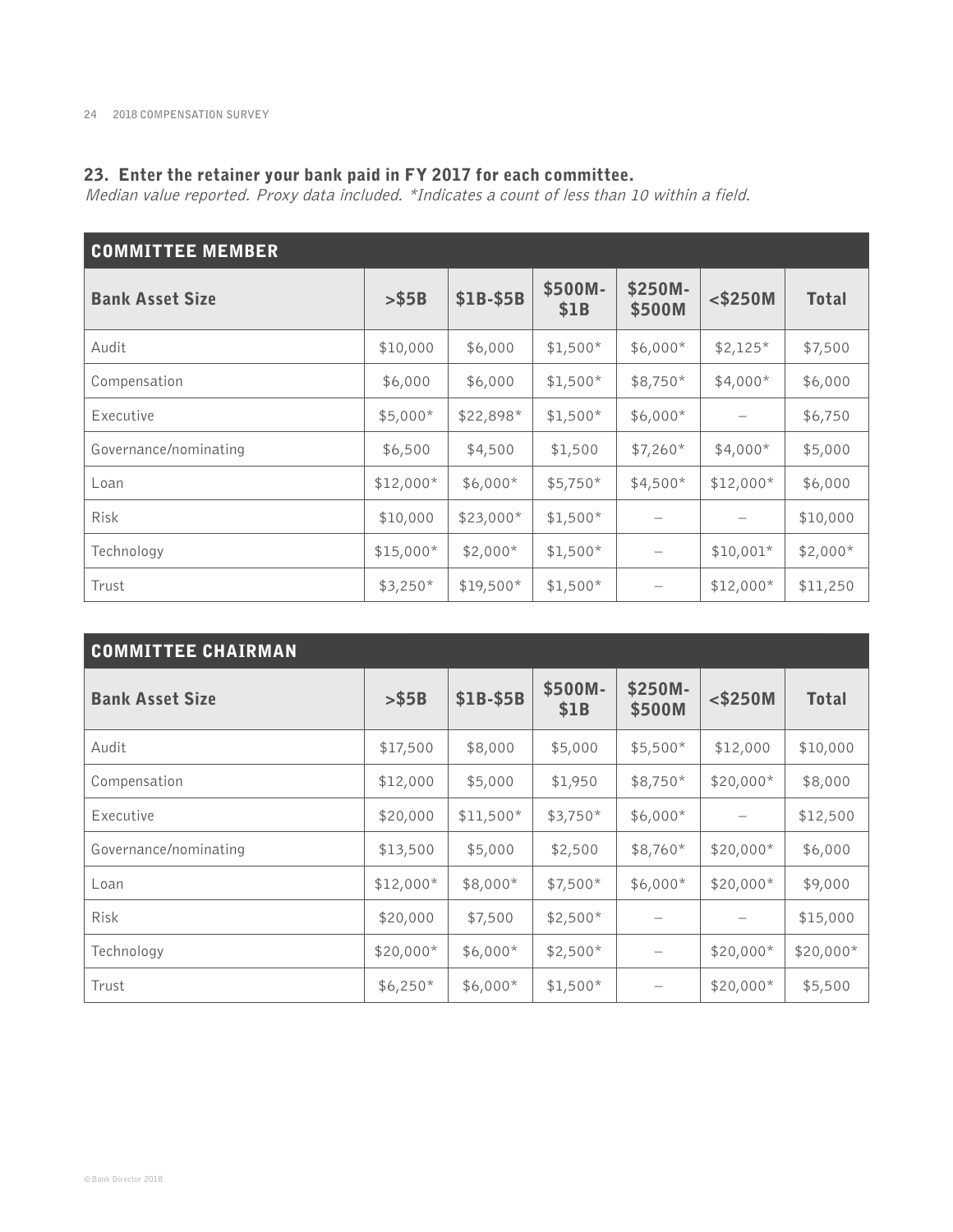### **24. Approximately how many hours per month do you devote to bank board activities? Include time spent for board and committee meetings, business development, education, etc.**

Median values reported. Question was only asked of outside directors, lead directors and chairmen. \*Indicates a count of less than 10 within a field.

| <b>Bank Asset Size</b> | > \$5B | \$1B-\$5B | \$500M-<br>\$1B | $\frac{$250M}{500M}$ | $<$ \$250M | <b>Total</b> |
|------------------------|--------|-----------|-----------------|----------------------|------------|--------------|
| Hours per month        | $25*$  | 25        | 15 <sub>1</sub> | 8*                   | 1つ*        |              |

# BOARD COMPOSITION

**25. Relative to the composition of the board through 2019, what are your top three challenges?** Respondents were asked to select up to three options. \*\*Indicates a base count of less than 10 within a category.

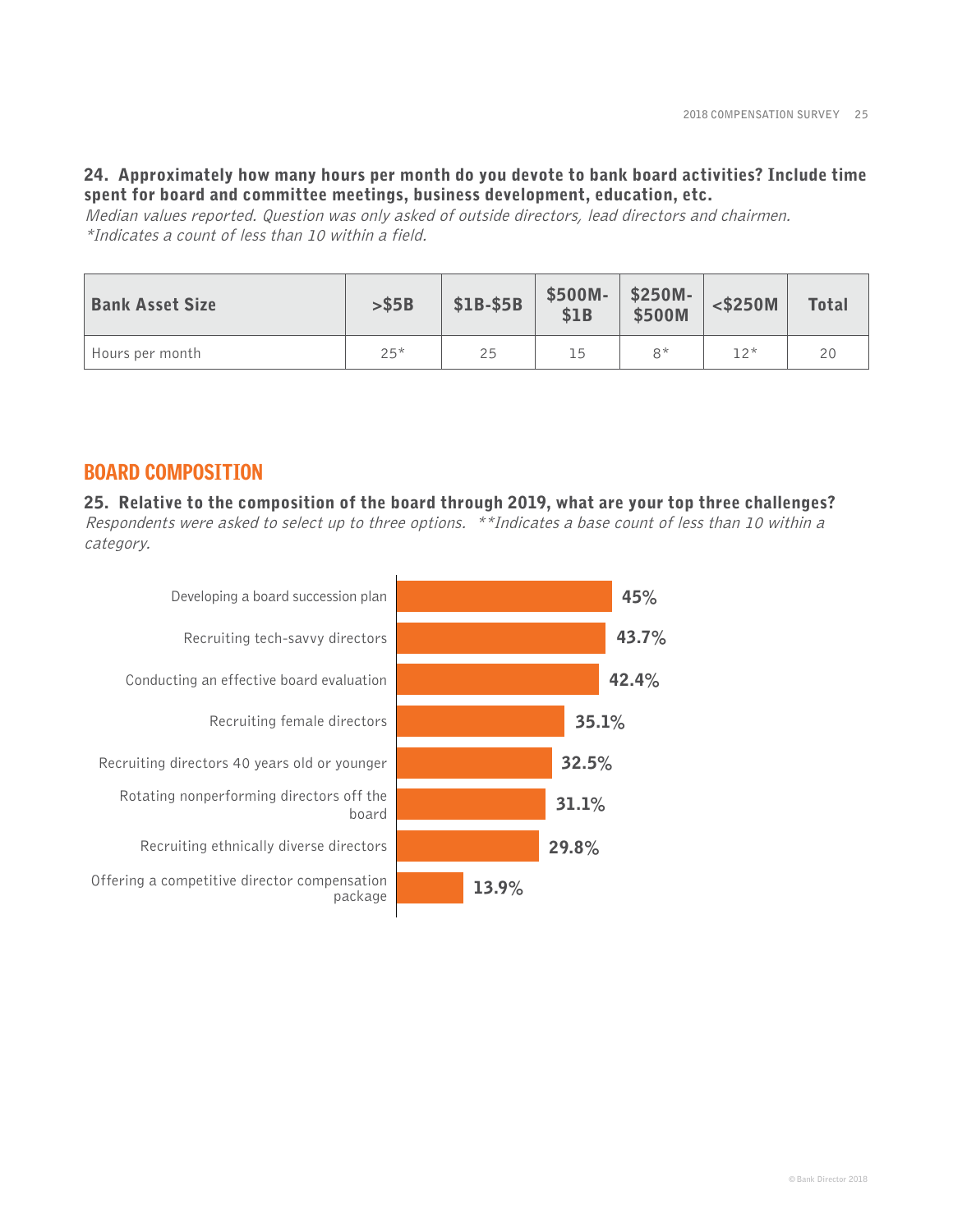| <b>Bank Asset Size</b>                                  | $>$ \$5B** | \$1B-\$5B | \$500M-<br>\$1B | \$250M-<br>\$500M | $<$ \$250M | <b>Total</b> |
|---------------------------------------------------------|------------|-----------|-----------------|-------------------|------------|--------------|
| Developing a board succession plan                      | 28.6%      | 36.4%     | 44.4%           | 41.2%             | 76.2%      | 45%          |
| Recruiting tech-savvy directors                         | 57.1%      | 61.4%     | 33.3%           | 44.1%             | 23.8%      | 43.7%        |
| Conducting an effective board<br>evaluation             | 28.6%      | 34.1%     | 42.2%           | 55.9%             | 42.9%      | 42.4%        |
| Recruiting female directors                             | 42.9%      | 34.1%     | 40%             | 26.5%             | 38.1%      | 35.1%        |
| Recruiting directors 40 years old or<br>younger         | 14.3%      | 29.5%     | 31.1%           | 41.2%             | 33.3%      | 32.5%        |
| Rotating nonperforming directors off<br>the board       | 14.3%      | 34.1%     | 24.4%           | 32.4%             | 42.9%      | 31.1%        |
| Recruiting ethnically diverse directors                 | 71.4%      | $43.2\%$  | 33.3%           | 14.7%             | 4.8%       | 29.8%        |
| Offering a competitive director<br>compensation package | 42.9%      | 6.8%      | 15.6%           | 11.8%             | 19%        | 13.9%        |

### **26. How many of the following are represented on your board?**

\*\*Indicates a base count of less than 10 within a category.

| <b>FEMALE DIRECTORS</b> |            |           |                 |                   |                                       |              |  |  |
|-------------------------|------------|-----------|-----------------|-------------------|---------------------------------------|--------------|--|--|
| <b>Bank Asset Size</b>  | $>$ \$5B** | \$1B-\$5B | \$500M-<br>\$1B | \$250M-<br>\$500M | $<$ \$250M                            | <b>Total</b> |  |  |
| None                    |            | 10.6%     | 31.1%           | 27.8%             | 30.4%                                 | 22.6%        |  |  |
| ı                       | 25%        | 31.9%     | 31.1%           | 44.4%             | 56.5%                                 | 37.7%        |  |  |
| $\overline{c}$          | 25%        | 38.3%     | 24.4%           | 19.4%             | 13%                                   | 25.8%        |  |  |
| 3                       | 25%        | 14.9%     | 11.1%           | 2.8%              | $\hspace{1.0cm} \rule{1.5cm}{0.15cm}$ | 9.4%         |  |  |
| 4 or more               | 25%        | 4.3%      | $2.2\%$         | 5.6%              |                                       | 4.4%         |  |  |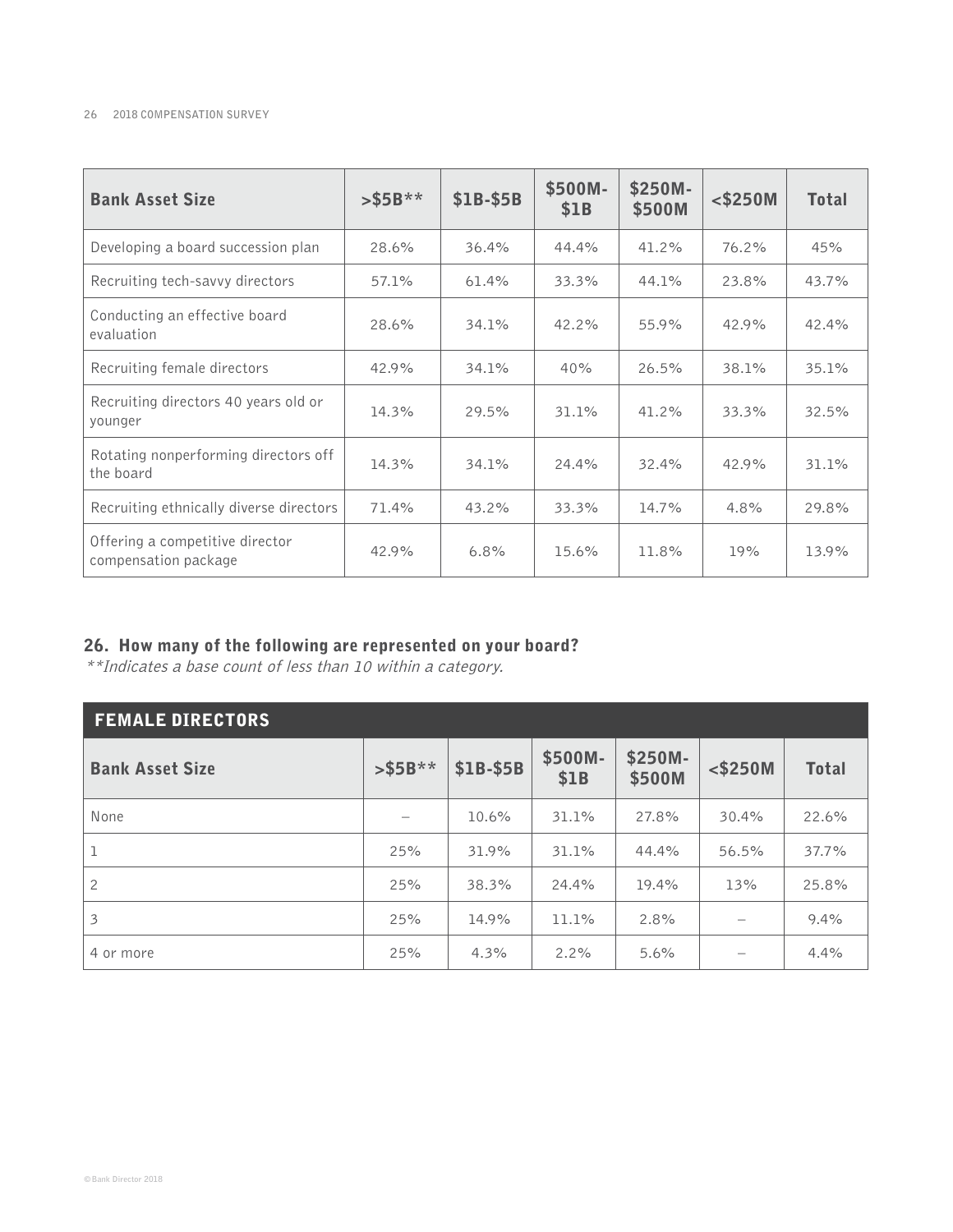| <b>YOUNGER DIRECTORS (40 YEARS OLD OR YOUNGER)</b> |            |           |                 |                   |            |              |  |
|----------------------------------------------------|------------|-----------|-----------------|-------------------|------------|--------------|--|
| <b>Bank Asset Size</b>                             | $>$ \$5B** | \$1B-\$5B | \$500M-<br>\$1B | \$250M-<br>\$500M | $<$ \$250M | <b>Total</b> |  |
| None                                               | 100%       | 86.7%     | 82.2%           | 77.8%             | 86.4%      | 83.9%        |  |
|                                                    |            | $6.7\%$   | 15.6%           | 16.7%             | $9.1\%$    | 11.6%        |  |
| $\overline{c}$                                     |            | 6.7%      | $2.2\%$         | 5.6%              | 4.5%       | 4.5%         |  |
| 3                                                  |            |           |                 |                   |            |              |  |
| 4 or more                                          |            |           |                 |                   |            |              |  |

| <b>ETHNICALLY DIVERSE DIRECTORS</b> |                          |                          |                 |                          |            |              |  |
|-------------------------------------|--------------------------|--------------------------|-----------------|--------------------------|------------|--------------|--|
| <b>Bank Asset Size</b>              | $>$ \$5B**               | \$1B-\$5B                | \$500M-<br>\$1B | \$250M-<br>\$500M        | $<$ \$250M | <b>Total</b> |  |
| None                                | 25%                      | 75.6%                    | 75%             | 86.1%                    | 85%        | 76.5%        |  |
| $\mathbf{1}$                        | 25%                      | 17.8%                    | 18.2%           | 11.1%                    | 10%        | 15.7%        |  |
| $\overline{c}$                      | 25%                      | 2.2%                     |                 | 2.8%                     |            | 2.6%         |  |
| 3                                   | 25%                      | $\overline{\phantom{0}}$ | 4.5%            | $\overline{\phantom{m}}$ |            | 2.6%         |  |
| 4 or more                           | $\overline{\phantom{m}}$ | 4.4%                     | 2.3%            |                          | 5%         | 2.6%         |  |

# **27. Do you personally believe that diversity on the board—through age, race and gender—generally has a positive impact on the performance of the bank?**

\*\*Indicates a base count of less than 10 within a category.

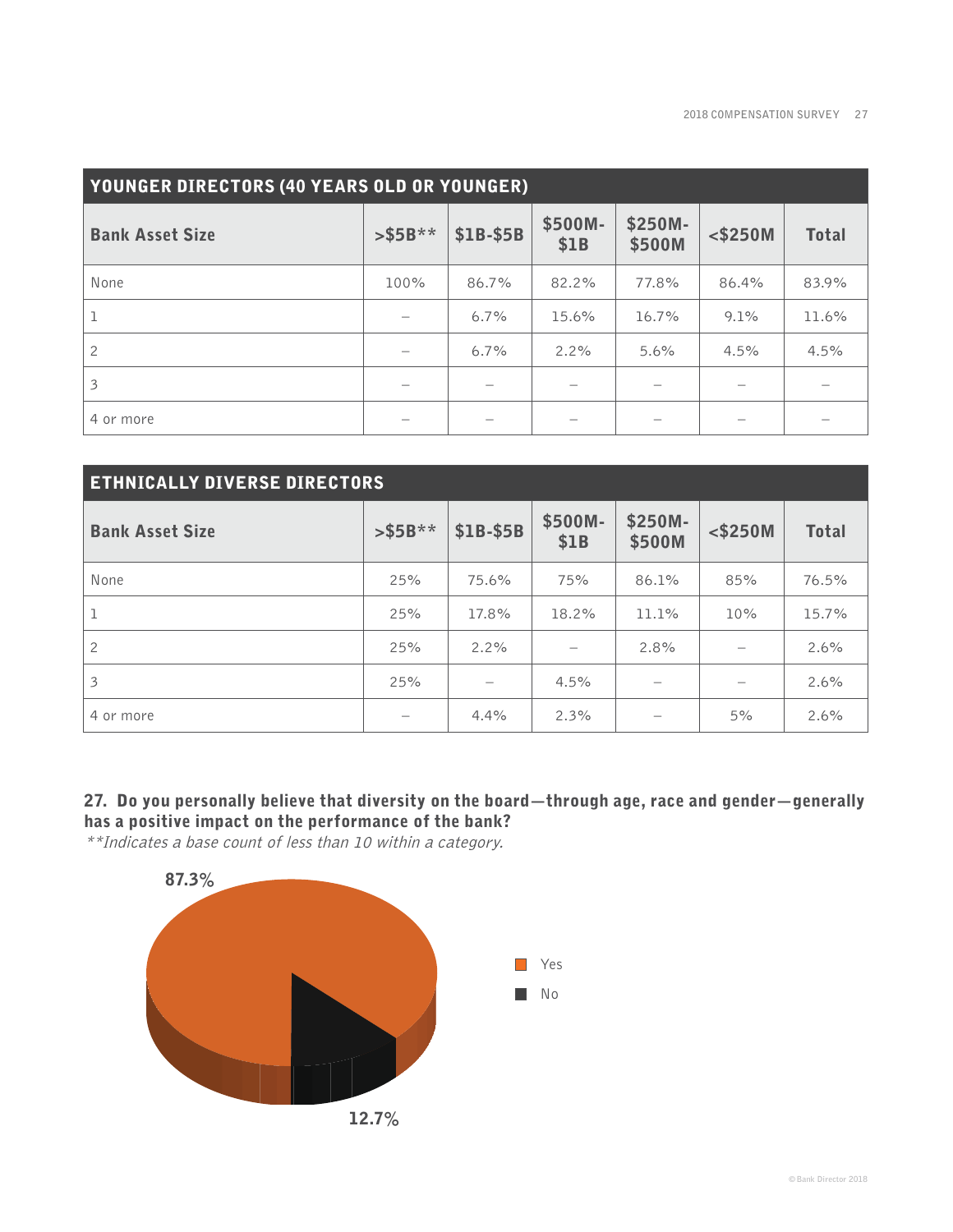| <b>Bank Asset Size</b> | $>$ \$5B** | \$1B-\$5B | \$500M-<br>\$1B | \$250M-<br>\$500M | $<$ \$250M | <b>Total</b> |
|------------------------|------------|-----------|-----------------|-------------------|------------|--------------|
| Yes                    | 75%        | 87%       | 81.8%           | 91.7%             | 95.7%      | 87.3%        |
| No                     | 25%        | 13%       | 18.2%           | 8.3%              | 4.3%       | 12.7%        |

# **28. Which of the following describe your background?**

Respondents were asked to select all that apply.